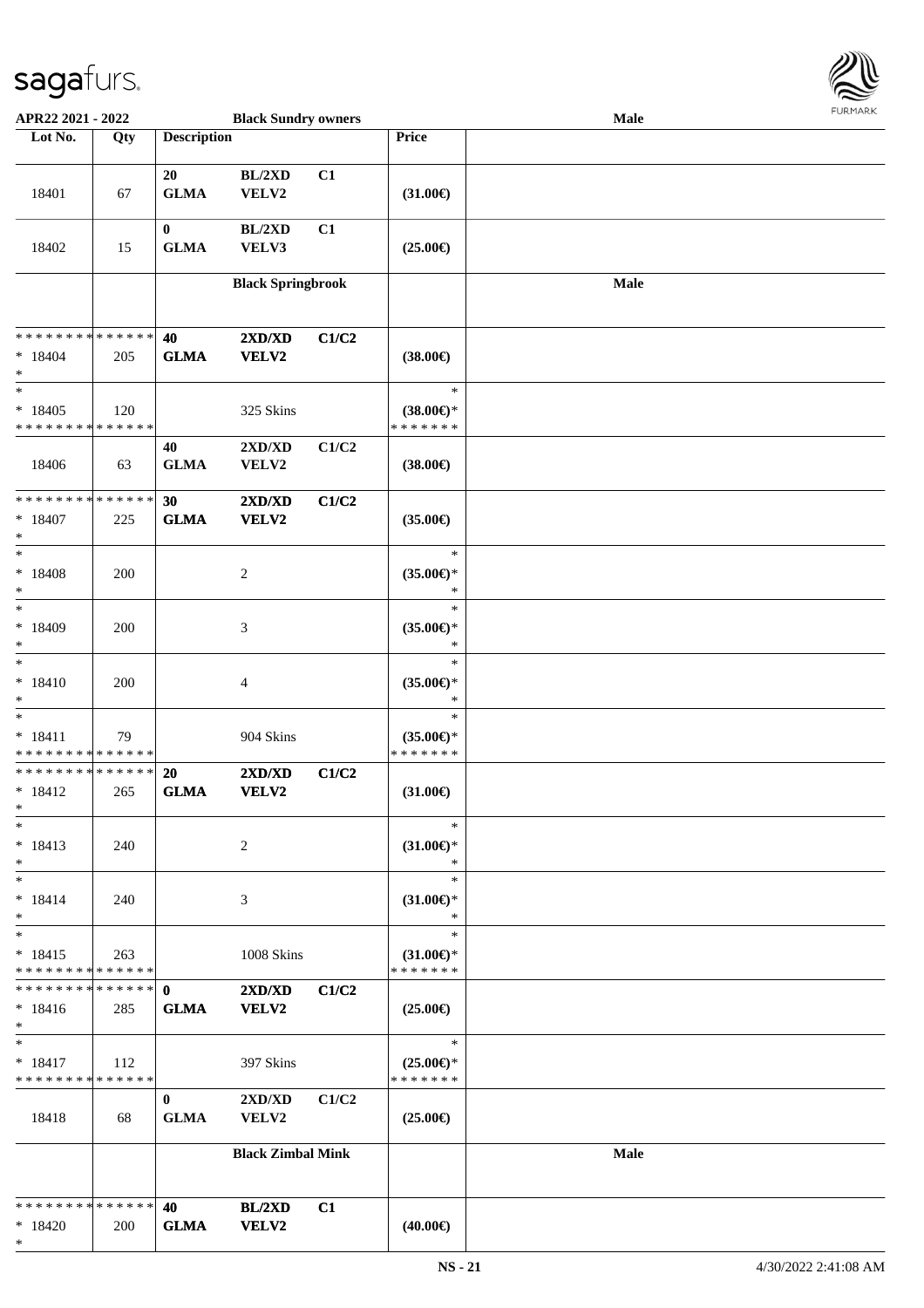

| APR22 2021 - 2022                        |             |                    | <b>Black Zimbal Mink</b>         |                |                                      | Male |  |
|------------------------------------------|-------------|--------------------|----------------------------------|----------------|--------------------------------------|------|--|
| Lot No.                                  | Qty         | <b>Description</b> |                                  |                | <b>Price</b>                         |      |  |
|                                          |             |                    |                                  |                |                                      |      |  |
| $*$                                      |             | 40                 | BL/2XD                           | C1             | $\ast$                               |      |  |
| $* 18421$                                | 180         | <b>GLMA</b>        | VELV2                            |                | $(40.00\epsilon)$ *                  |      |  |
| $*$                                      |             |                    |                                  |                | ∗                                    |      |  |
| $\overline{\ast}$                        |             |                    |                                  |                | $\ast$                               |      |  |
| $* 18422$                                | 65          |                    | 445 Skins                        |                | $(40.00\epsilon)$ *                  |      |  |
| * * * * * * * * * * * * * *              |             |                    |                                  |                | * * * * * * *                        |      |  |
|                                          |             | 40                 | $\mathbf{X}\mathbf{D}$           | C <sub>2</sub> |                                      |      |  |
| 18423                                    | 110         | <b>GLMA</b>        | VELV2                            |                | (39.00)                              |      |  |
|                                          |             |                    |                                  |                |                                      |      |  |
| ******** <mark>******</mark>             |             | 30                 | <b>BL/2XD</b>                    | C1             |                                      |      |  |
| $*18424$                                 | 220         | <b>GLMA</b>        | VELV2                            |                | $(37.00\epsilon)$                    |      |  |
| $*$<br>$*$                               |             |                    |                                  |                | $\ast$                               |      |  |
|                                          |             |                    |                                  |                |                                      |      |  |
| $* 18425$<br>$*$                         | 200         |                    | $\overline{c}$                   |                | $(37.00\epsilon)$ *<br>$\ast$        |      |  |
| $\ast$                                   |             |                    |                                  |                | $\ast$                               |      |  |
| $* 18426$                                | 200         |                    | 3                                |                | $(37.00\epsilon)$ *                  |      |  |
| $*$                                      |             |                    |                                  |                | $\ast$                               |      |  |
| $\ast$                                   |             |                    |                                  |                | $\ast$                               |      |  |
| $* 18427$                                | 200         |                    | 4                                |                | $(37.00\epsilon)$ *                  |      |  |
| $*$                                      |             |                    |                                  |                | $\ast$                               |      |  |
| $*$                                      |             |                    |                                  |                | $\ast$                               |      |  |
| $* 18428$                                | 200         |                    | 5                                |                | $(37.00€)$ *                         |      |  |
| $*$                                      |             |                    |                                  |                | $\ast$                               |      |  |
| $*$                                      |             |                    |                                  |                | $\ast$                               |      |  |
| $* 18429$                                | 61          |                    | 1081 Skins                       |                | $(37.00\epsilon)$ *                  |      |  |
| * * * * * * * * * * * * * *              |             |                    |                                  |                | * * * * * * *                        |      |  |
| * * * * * * * * * * * * * *              |             | 30                 | <b>XD</b>                        | C <sub>2</sub> |                                      |      |  |
| $*18430$                                 | 220         | <b>GLMA</b>        | VELV2                            |                | $(36.00\epsilon)$                    |      |  |
| $*$                                      |             |                    |                                  |                |                                      |      |  |
| $*$                                      |             |                    |                                  |                | $\ast$                               |      |  |
| $* 18431$<br>* * * * * * * * * * * * * * | 133         |                    | 353 Skins                        |                | $(36.00\epsilon)$ *<br>* * * * * * * |      |  |
| ******** <mark>******</mark>             |             | <b>20</b>          | <b>BL/2XD</b>                    | C1             |                                      |      |  |
| $* 18432$                                | 260         | <b>GLMA</b>        | <b>VELV2</b>                     |                | $(32.00\epsilon)$                    |      |  |
| $*$                                      |             |                    |                                  |                |                                      |      |  |
| $\ast$                                   |             |                    |                                  |                | $\ast$                               |      |  |
| $* 18433$                                | 240         |                    | 2                                |                | $(32.00\epsilon)$ *                  |      |  |
| $*$                                      |             |                    |                                  |                | $\ast$                               |      |  |
| $*$                                      |             |                    |                                  |                | $\ast$                               |      |  |
| $* 18434$                                | 240         |                    | 3                                |                | $(32.00\epsilon)$ *                  |      |  |
| $*$                                      |             |                    |                                  |                | $\ast$                               |      |  |
| $\ast$                                   |             |                    |                                  |                | $\ast$                               |      |  |
| $* 18435$                                | 58          |                    | 798 Skins                        |                | $(32.00\epsilon)$ *                  |      |  |
| * * * * * * * *                          | * * * * * * |                    |                                  |                | * * * * * * *                        |      |  |
|                                          |             | 20                 | $\mathbf{X}\mathbf{D}$           | C <sub>2</sub> |                                      |      |  |
| 18436                                    | 177         | <b>GLMA</b>        | VELV2                            |                | $(31.00\epsilon)$                    |      |  |
|                                          |             |                    |                                  |                |                                      |      |  |
|                                          |             | $\mathbf{0}$       | 2XD/XD                           | C1/C2          |                                      |      |  |
| 18437                                    | 226         | <b>GLMA</b>        | VELV2                            |                | $(26.00\epsilon)$                    |      |  |
|                                          |             |                    | <b>Black David Dittrich-Ames</b> |                |                                      | Male |  |
|                                          |             |                    |                                  |                |                                      |      |  |
|                                          |             |                    |                                  |                |                                      |      |  |
| * * * * * * * * * * * * * *              |             | 40                 | 2XD/XD                           | C1/C2          |                                      |      |  |
| * 18439                                  | 205         | <b>GLMA</b>        | <b>VELV2</b>                     |                | $(39.00\epsilon)$                    |      |  |
| $\ast$                                   |             |                    |                                  |                |                                      |      |  |
| $*$                                      |             |                    |                                  |                | $\ast$                               |      |  |
| $* 18440$                                | 180         |                    | $\overline{c}$                   |                | $(39.00\epsilon)$ *                  |      |  |
| $\ast$                                   |             |                    |                                  |                | $\ast$                               |      |  |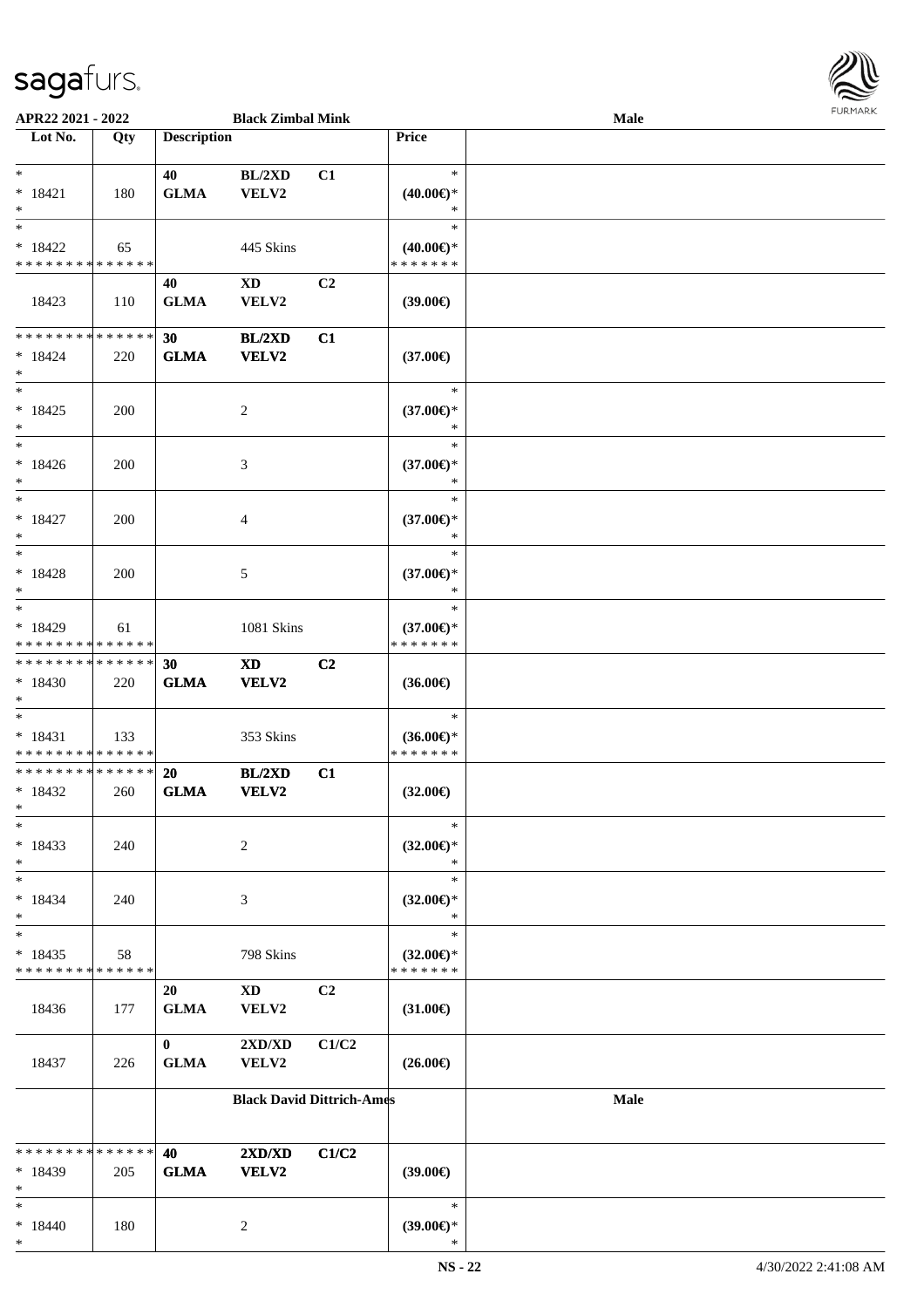

| APR22 2021 - 2022                                         |     |                    |                                                      | <b>Black David Dittrich-Ames</b> |                                                   | Male | <b>FUNITANN</b> |
|-----------------------------------------------------------|-----|--------------------|------------------------------------------------------|----------------------------------|---------------------------------------------------|------|-----------------|
| Lot No.                                                   | Qty | <b>Description</b> |                                                      |                                  | <b>Price</b>                                      |      |                 |
| $\ast$<br>$* 18441$<br>* * * * * * * * * * * * * *        | 176 | 40<br><b>GLMA</b>  | 2XD/XD<br>VELV2                                      | C1/C2                            | $\ast$<br>$(39.00\epsilon)$ *<br>*******          |      |                 |
| 18442                                                     | 84  | 40<br><b>GLMA</b>  | $2{\bf X}{\bf D}/{\bf X}{\bf D}$<br>VELV2            | C1/C2                            | $(39.00\epsilon)$                                 |      |                 |
| * * * * * * * * * * * * * *<br>$* 18443$<br>$\ast$        | 225 | 30<br><b>GLMA</b>  | BL/2XD<br>VELV2                                      | C1                               | $(37.00\epsilon)$                                 |      |                 |
| $\ast$<br>$* 18444$<br>$\ast$<br>$\overline{\phantom{0}}$ | 200 |                    | 2                                                    |                                  | $\ast$<br>$(37.00\epsilon)$ *<br>$\ast$           |      |                 |
| $* 18445$<br>$\ast$<br>$\overline{\phantom{a}^*}$         | 200 |                    | 3                                                    |                                  | $\ast$<br>$(37.00\epsilon)$ *<br>$\ast$           |      |                 |
| $* 18446$<br>$\ast$<br>$\ast$                             | 200 |                    | 4                                                    |                                  | $\ast$<br>$(37.00\epsilon)$ *<br>$\ast$<br>$\ast$ |      |                 |
| $* 18447$<br>* * * * * * * * * * * * * *                  | 129 |                    | 954 Skins                                            |                                  | $(37.00\epsilon)$ *<br>* * * * * * *              |      |                 |
| * * * * * * * * * * * * * *<br>$* 18448$<br>$\ast$        | 225 | 30<br><b>GLMA</b>  | $\mathbf{X}\mathbf{D}/\mathbf{D}\mathbf{K}$<br>VELV2 | C <sub>2</sub>                   | $(35.00\epsilon)$                                 |      |                 |
| $\ast$<br>* 18449<br>$\ast$                               | 200 |                    | $\overline{c}$                                       |                                  | $\ast$<br>$(35.00\epsilon)$ *<br>$\ast$           |      |                 |
| $\ast$<br>$*18450$<br>$\ast$                              | 200 |                    | 3                                                    |                                  | $\ast$<br>$(35.00\epsilon)$ *<br>$\ast$           |      |                 |
| $\ast$<br>$* 18451$<br>* * * * * * * * * * * * * *        | 208 |                    | 833 Skins                                            |                                  | $\ast$<br>$(35.00\epsilon)$ *<br>* * * * * * *    |      |                 |
| **************<br>$* 18452$<br>$*$<br>$*$                 | 265 | 20<br><b>GLMA</b>  | BL/2XD<br>VELV2                                      | C1                               | $(32.00\epsilon)$<br>$\ast$                       |      |                 |
| $* 18453$<br>$\ast$<br>$\ast$                             | 240 |                    | 2                                                    |                                  | $(32.00\epsilon)$ *<br>$\ast$<br>$\ast$           |      |                 |
| $* 18454$<br>$\ast$<br>$\ast$                             | 240 |                    | 3                                                    |                                  | $(32.00\epsilon)$ *<br>$\ast$<br>$\ast$           |      |                 |
| $* 18455$<br>$\ast$<br>$*$                                | 240 |                    | 4                                                    |                                  | $(32.00\epsilon)$ *<br>$\ast$<br>$\ast$           |      |                 |
| $* 18456$<br>$*$<br>$*$                                   | 240 |                    | 5                                                    |                                  | $(32.00\epsilon)$ *<br>$\ast$<br>$\ast$           |      |                 |
| $* 18457$<br>* * * * * * * * * * * * * *                  | 57  |                    | 1282 Skins                                           |                                  | $(32.00\epsilon)$ *<br>* * * * * * *              |      |                 |
| * * * * * * * * * * * * * * *<br>$*18458$<br>$*$          | 265 | 20<br><b>GLMA</b>  | $2XD/XD$ $C1/C2$<br><b>VELV2</b>                     |                                  | $(31.00\epsilon)$<br>Tarihi                       |      |                 |
| $\ast$<br>$* 18459$<br>$*$                                | 240 |                    | 2                                                    |                                  | $\ast$<br>$(31.00\epsilon)$ *<br>$\ast$           |      |                 |
| $\ast$<br>$*18460$<br>* * * * * * * * * * * * * *         | 224 |                    | 729 Skins                                            |                                  | $\ast$<br>$(31.00\epsilon)$ *<br>* * * * * * *    |      |                 |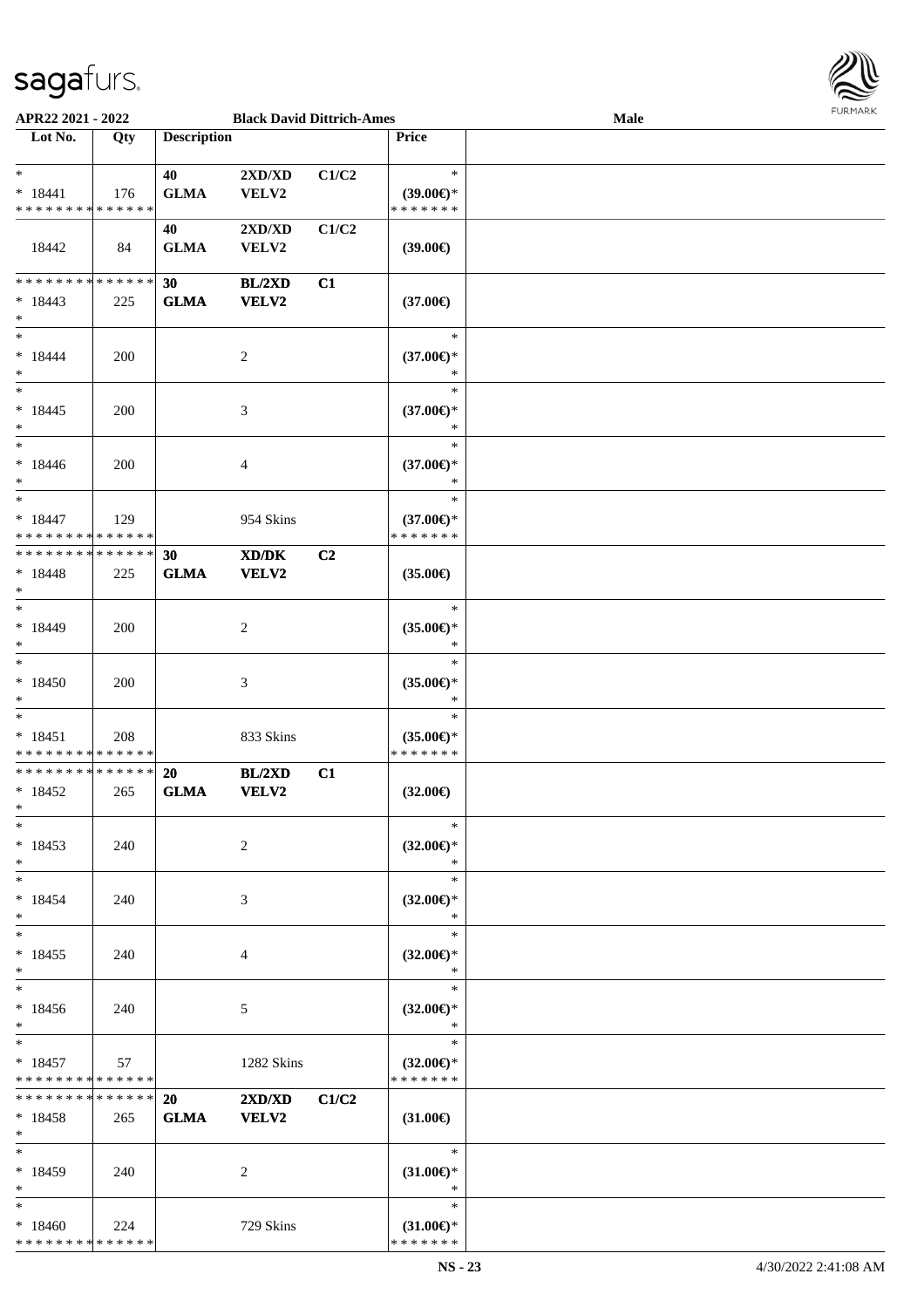

| APR22 2021 - 2022                                   |     |                                | <b>Black David Dittrich-Ames</b>                     |       |                                                | Male        | <b>FURMARK</b> |
|-----------------------------------------------------|-----|--------------------------------|------------------------------------------------------|-------|------------------------------------------------|-------------|----------------|
| $\overline{\phantom{1}}$ Lot No.                    | Qty | <b>Description</b>             |                                                      |       | Price                                          |             |                |
| * * * * * * * * * * * * * *<br>$* 18461$<br>$*$     | 265 | 20<br><b>GLMA</b>              | XD/DK<br>VELV2                                       | C2    | $(31.00\epsilon)$                              |             |                |
| $*$<br>$*18462$<br>$*$                              | 240 |                                | $\overline{c}$                                       |       | $\ast$<br>$(31.00\epsilon)$ *<br>$\ast$        |             |                |
| $\ast$<br>$*18463$<br>$*$                           | 240 |                                | 3                                                    |       | $\ast$<br>$(31.00\epsilon)$ *<br>$\ast$        |             |                |
| $*$<br>$*18464$<br>* * * * * * * * * * * * * *      | 289 |                                | 1034 Skins                                           |       | $\ast$<br>$(31.00\epsilon)$ *<br>* * * * * * * |             |                |
| * * * * * * * * * * * * * * *<br>$*18465$<br>$\ast$ | 285 | $\mathbf{0}$<br><b>GLMA</b>    | BL/2XD<br>VELV2                                      | C1    | $(27.00\epsilon)$                              |             |                |
| $*$<br>$*18466$<br>$*$<br>$\overline{\ast}$         | 260 |                                | 2                                                    |       | $\ast$<br>$(27.00\epsilon)$ *<br>*             |             |                |
| $*18467$<br>* * * * * * * * * * * * * *             | 300 |                                | 845 Skins                                            |       | $\ast$<br>$(27.00\epsilon)$ *<br>* * * * * * * |             |                |
| 18468                                               | 115 | $\bf{0}$<br><b>GLMA</b>        | $2{\bf X}{\bf D}/{\bf X}{\bf D}$<br>VELV2            | C1/C2 | $(26.00\epsilon)$                              |             |                |
| ******** <mark>******</mark><br>* 18469<br>$\ast$   | 285 | $\mathbf{0}$<br><b>GLMA</b>    | XD/DK<br>VELV2                                       | C2    | $(25.00\epsilon)$                              |             |                |
| $\ast$<br>$* 18470$<br>$\ast$                       | 260 |                                | 2                                                    |       | $\ast$<br>$(25.00\epsilon)$ *<br>$\ast$        |             |                |
| $\ast$<br>$* 18471$<br>* * * * * * * * * * * * * *  | 264 |                                | 809 Skins                                            |       | $\ast$<br>$(25.00\epsilon)$ *<br>* * * * * * * |             |                |
|                                                     |     |                                | <b>Black Patrick</b>                                 |       |                                                | <b>Male</b> |                |
| * * * * * * * * * * * * * *<br>$* 18473$<br>$*$     | 205 | 40<br><b>GLMA</b>              | <b>BL/2XD</b><br><b>VELV2</b>                        | C1    | $(42.00\epsilon)$                              |             |                |
| $*$<br>$* 18474$<br>$\ast$                          | 180 |                                | $\overline{c}$                                       |       | $\ast$<br>$(42.00\epsilon)$ *<br>$\ast$        |             |                |
| $\ast$<br>$* 18475$<br>* * * * * * * * * * * * * *  | 120 |                                | 505 Skins                                            |       | $\ast$<br>$(42.00\epsilon)$ *<br>* * * * * * * |             |                |
| * * * * * * * * * * * * * *<br>$*18476$<br>$*$      | 205 | 40<br><b>GLMA</b>              | $\mathbf{X}\mathbf{D}/\mathbf{D}\mathbf{K}$<br>VELV2 | C2    | $(40.00\epsilon)$                              |             |                |
| $*$<br>$* 18477$<br>* * * * * * * * * * * * * *     | 56  |                                | 261 Skins                                            |       | $\ast$<br>$(40.00\epsilon)$ *<br>* * * * * * * |             |                |
| 18478                                               | 238 | 30<br><b>GLMA</b>              | BL/2XD<br>VELV2                                      | C1    | $(40.00\epsilon)$                              |             |                |
| * * * * * * * * * * * * * *<br>$* 18479$<br>$*$     | 225 | 30 <sup>1</sup><br><b>GLMA</b> | XD/DK<br>VELV2                                       | C2    | $(38.00\epsilon)$                              |             |                |
| $*$<br>* 18480<br>$*$                               | 200 |                                | $\overline{c}$                                       |       | $\ast$<br>$(38.00\epsilon)$ *<br>$\ast$        |             |                |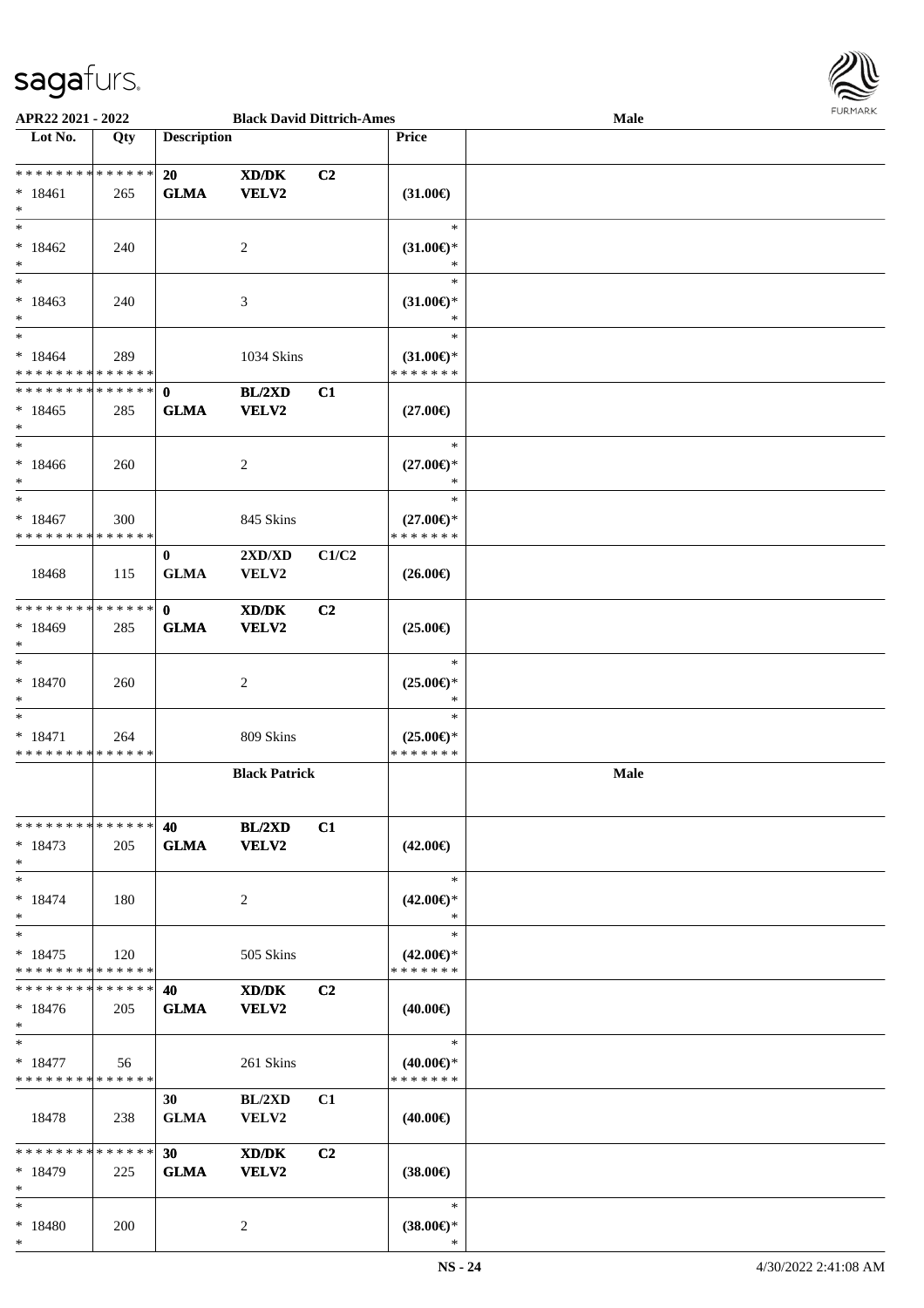

| APR22 2021 - 2022                                |     |                             | <b>Black Patrick</b>                         |                |                                                | Male | <b>FURMARK</b> |
|--------------------------------------------------|-----|-----------------------------|----------------------------------------------|----------------|------------------------------------------------|------|----------------|
| Lot No.                                          | Qty | <b>Description</b>          |                                              |                | <b>Price</b>                                   |      |                |
| $*$<br>$* 18481$<br>$*$                          | 200 | 30<br><b>GLMA</b>           | $\bold{X}\bold{D}/\bold{D}\bold{K}$<br>VELV2 | C <sub>2</sub> | $\ast$<br>$(38.00\epsilon)$ *<br>$\ast$        |      |                |
| $\overline{\phantom{0}}$<br>$* 18482$<br>$*$     | 200 |                             | 4                                            |                | $\ast$<br>$(38.00\epsilon)$ *<br>$\ast$        |      |                |
| $* 18483$<br>$*$                                 | 200 |                             | 5                                            |                | $\ast$<br>$(38.00\epsilon)$ *<br>$\ast$        |      |                |
| $*$<br>$* 18484$<br>* * * * * * * * * * * * * *  | 229 |                             | 1254 Skins                                   |                | $\ast$<br>$(38.00\epsilon)$ *<br>* * * * * * * |      |                |
| ******** <mark>******</mark><br>$* 18485$<br>$*$ | 265 | 20<br><b>GLMA</b>           | XD/DK<br>VELV2                               | C <sub>2</sub> | $(31.00\epsilon)$                              |      |                |
| $*$<br>* 18486<br>$*$                            | 240 |                             | 2                                            |                | $\ast$<br>$(31.00\epsilon)$ *<br>$\ast$        |      |                |
| $*$<br>$* 18487$<br>$*$                          | 240 |                             | 3                                            |                | $\ast$<br>$(31.00\epsilon)$ *<br>$\ast$        |      |                |
| $*$<br>$* 18488$<br>$\ast$                       | 240 |                             | 4                                            |                | $\ast$<br>$(31.00\epsilon)$ *<br>$\ast$        |      |                |
| $*$<br>$*18489$<br>* * * * * * * * * * * * * *   | 181 |                             | 1166 Skins                                   |                | $\ast$<br>$(31.00\epsilon)$ *<br>* * * * * * * |      |                |
| ******** <mark>******</mark><br>$*18490$<br>$*$  | 285 | $\mathbf{0}$<br><b>GLMA</b> | XD/DK<br>VELV2                               | C <sub>2</sub> | $(25.00\epsilon)$                              |      |                |
| $*$<br>$* 18491$<br>* * * * * * * * * * * * * *  | 158 |                             | 443 Skins                                    |                | $\ast$<br>$(25.00\epsilon)$ *<br>*******       |      |                |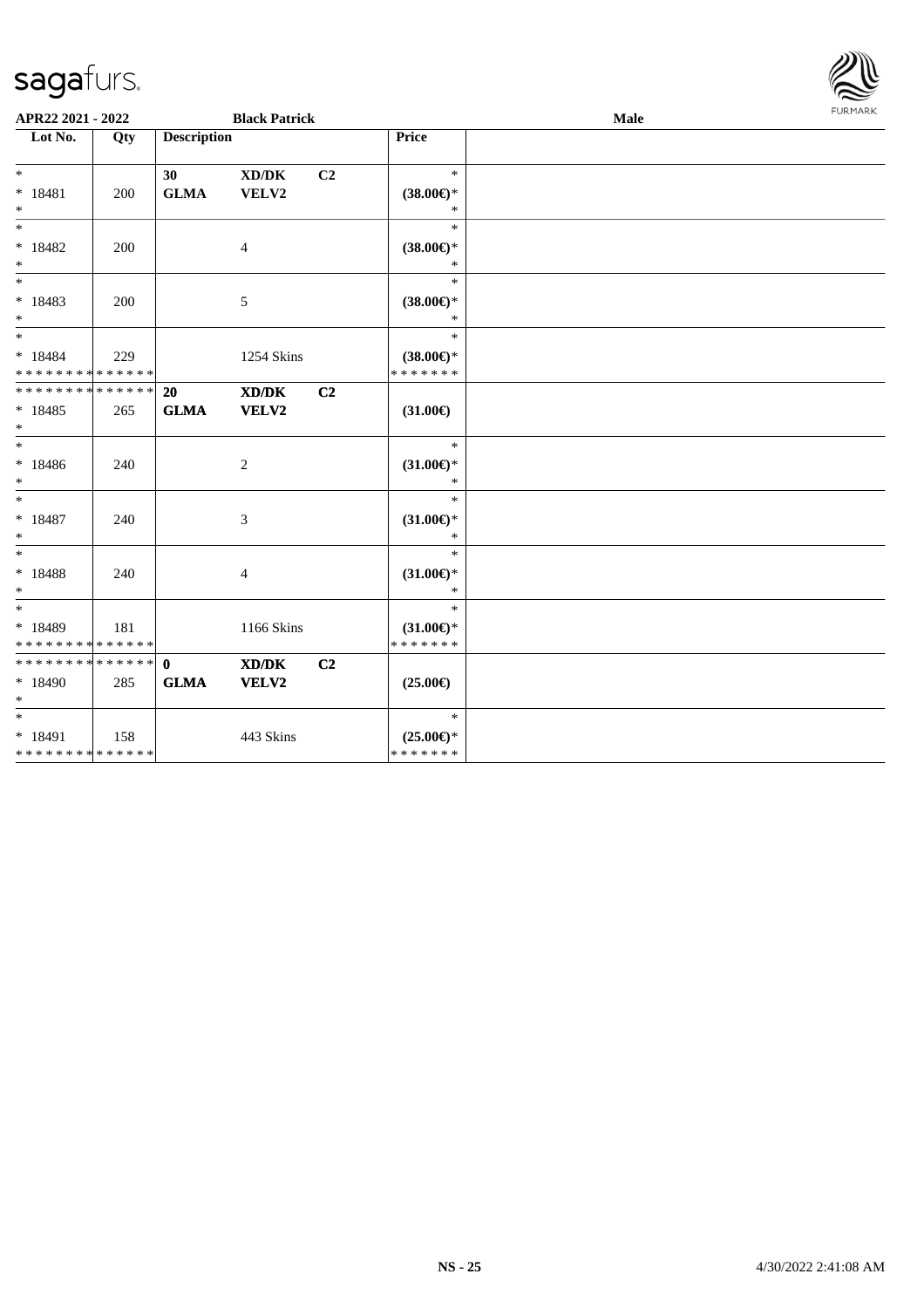

| APR22 2021 - 2022             |             |                    | <b>Black Springbrook</b>         |                |                          | <b>Male</b> |  |
|-------------------------------|-------------|--------------------|----------------------------------|----------------|--------------------------|-------------|--|
| Lot No.                       | Qty         | <b>Description</b> |                                  |                | <b>Price</b>             |             |  |
|                               |             |                    |                                  |                |                          |             |  |
| **************                |             | 30                 | 2XD/XD                           | C1/C2          |                          |             |  |
| * 18501                       | 205         | <b>VSLA</b>        | <b>VELV2</b>                     |                | $(31.00\epsilon)$        |             |  |
| $\ast$                        |             |                    |                                  |                |                          |             |  |
| $\ast$                        |             |                    |                                  |                | $\ast$                   |             |  |
| $*18502$                      | 180         |                    | 385 Skins                        |                | $(31.00\epsilon)$ *      |             |  |
| * * * * * * * * * * * * * *   |             |                    |                                  |                | * * * * * * *            |             |  |
| * * * * * * * * * * * * * *   |             | 20                 | 2XD/XD                           | C1/C2          |                          |             |  |
| $*18503$                      | 245         | <b>VSLA</b>        | <b>VELV2</b>                     |                | $(27.00\epsilon)$        |             |  |
| $\ast$                        |             |                    |                                  |                |                          |             |  |
| $\ast$                        |             |                    |                                  |                | $\ast$                   |             |  |
| $* 18504$                     | 220         |                    | $\boldsymbol{2}$                 |                | $(27.00\in)^\ast$        |             |  |
| $\ast$                        |             |                    |                                  |                | $\ast$                   |             |  |
| $\ast$                        |             |                    |                                  |                | $\ast$                   |             |  |
| $*18505$                      | 98          |                    | 563 Skins                        |                | $(27.00\epsilon)$ *      |             |  |
| * * * * * * * * * * * * * *   |             |                    |                                  |                | * * * * * * *            |             |  |
| ********                      | * * * * * * | $\mathbf{0}$       | 2XD/XD                           | C1/C2          |                          |             |  |
| $*18506$                      | 265         | <b>VSLA</b>        | <b>VELV2</b>                     |                | $(22.50\epsilon)$        |             |  |
| $\ast$                        |             |                    |                                  |                |                          |             |  |
| $\ast$                        |             |                    |                                  |                | $\ast$                   |             |  |
| $* 18507$                     | 152         |                    | 417 Skins                        |                | $(22.50\epsilon)$ *      |             |  |
| * * * * * * * * * * * * * *   |             |                    |                                  |                | * * * * * * *            |             |  |
|                               |             |                    | <b>Black Zimbal Mink</b>         |                |                          | Male        |  |
|                               |             |                    |                                  |                |                          |             |  |
|                               |             |                    |                                  |                |                          |             |  |
|                               |             | 50                 | 2XD/XD                           | C1/C2          |                          |             |  |
| 18509                         | 78          | <b>VSLA</b>        | VELV2                            |                | $(38.00\epsilon)$        |             |  |
|                               |             |                    |                                  |                |                          |             |  |
| * * * * * * * * * * * * * *   |             | 30                 | $\boldsymbol{\mathrm{XD}}$       | C <sub>2</sub> |                          |             |  |
| $* 18510$                     | 200         | <b>VSLA</b>        | <b>VELV2</b>                     |                | $(32.00\epsilon)$        |             |  |
| $\ast$<br>$\ast$              |             |                    |                                  |                | $\ast$                   |             |  |
|                               |             |                    |                                  |                |                          |             |  |
| $* 18511$<br>∗                | 180         |                    | $\sqrt{2}$                       |                | $(32.00\epsilon)$ *<br>* |             |  |
| $\ast$                        |             |                    |                                  |                | $\ast$                   |             |  |
| $* 18512$                     | 92          |                    | 472 Skins                        |                | $(32.00\epsilon)$ *      |             |  |
| * * * * * * * * * * * * * * * |             |                    |                                  |                | * * * * * * *            |             |  |
| * * * * * * * * * * * * * *   |             | <b>20</b>          | BL/2XD                           | C1             |                          |             |  |
| $* 18513$                     | 240         | <b>VSLA</b>        | VELV2                            |                | $(28.00\epsilon)$        |             |  |
| $\ast$                        |             |                    |                                  |                |                          |             |  |
| $\ast$                        |             |                    |                                  |                | $\ast$                   |             |  |
| $* 18514$                     | 220         |                    | 2                                |                | $(28.00\epsilon)$ *      |             |  |
| $\ast$                        |             |                    |                                  |                | $\ast$                   |             |  |
| $\ast$                        |             |                    |                                  |                | $\ast$                   |             |  |
| $* 18515$                     | 220         |                    | $\mathfrak{Z}$                   |                | $(28.00\epsilon)$ *      |             |  |
| $\ast$                        |             |                    |                                  |                | $\ast$                   |             |  |
| $\ast$                        |             |                    |                                  |                | $\ast$                   |             |  |
| $* 18516$                     | 47          |                    | 727 Skins                        |                | $(28.00\epsilon)$ *      |             |  |
| * * * * * * * * * * * * * *   |             |                    |                                  |                | * * * * * * *            |             |  |
|                               |             | 20                 | $\mathbf{X}\mathbf{D}$           | C2             |                          |             |  |
| 18517                         | 193         | <b>VSLA</b>        | VELV2                            |                | $(27.00\epsilon)$        |             |  |
|                               |             |                    |                                  |                |                          |             |  |
|                               |             | $\mathbf{0}$       | $2{\bf X}{\bf D}/{\bf X}{\bf D}$ | C1/C2          |                          |             |  |
| 18518                         | 272         | <b>VSLA</b>        | VELV2                            |                | $(23.50\epsilon)$        |             |  |
|                               |             |                    |                                  |                |                          |             |  |
|                               |             |                    | <b>Black David Dittrich-Ames</b> |                |                          | Male        |  |
|                               |             |                    |                                  |                |                          |             |  |
|                               |             |                    |                                  |                |                          |             |  |
| * * * * * * * * * * * * * *   |             | 30                 | 2XD/XD                           | C1/C2          |                          |             |  |
| $*18520$                      | 205         | <b>VSLA</b>        | <b>VELV2</b>                     |                | $(32.00\epsilon)$        |             |  |
| $*$                           |             |                    |                                  |                |                          |             |  |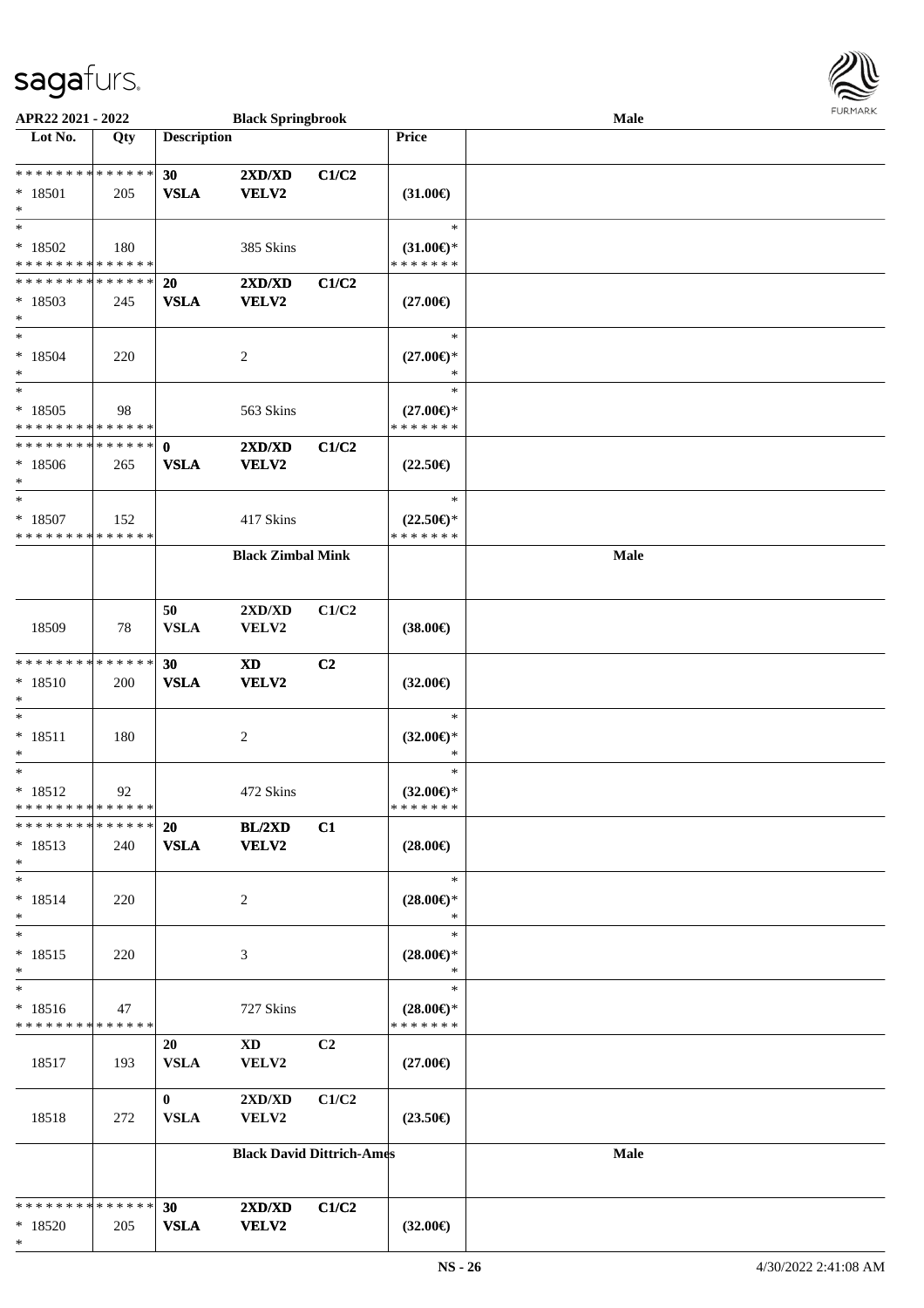

| APR22 2021 - 2022             |     |                    | <b>Black David Dittrich-Ames</b>                                                                     |                |                     | <b>Male</b> |  |
|-------------------------------|-----|--------------------|------------------------------------------------------------------------------------------------------|----------------|---------------------|-------------|--|
| Lot No.                       | Qty | <b>Description</b> |                                                                                                      |                | Price               |             |  |
|                               |     |                    |                                                                                                      |                |                     |             |  |
| $*$                           |     | 30                 | 2XD/XD                                                                                               | C1/C2          | $\ast$              |             |  |
| $* 18521$                     | 180 | <b>VSLA</b>        | VELV2                                                                                                |                | $(32.00\epsilon)$ * |             |  |
| $*$                           |     |                    |                                                                                                      |                | $\ast$              |             |  |
| $\overline{\ast}$             |     |                    |                                                                                                      |                | $\ast$              |             |  |
|                               |     |                    |                                                                                                      |                |                     |             |  |
| $* 18522$                     | 180 |                    | 3                                                                                                    |                | $(32.00\epsilon)$ * |             |  |
| $\ast$                        |     |                    |                                                                                                      |                | $\ast$              |             |  |
| $\overline{\phantom{0}}$      |     |                    |                                                                                                      |                | $\ast$              |             |  |
| $* 18523$                     | 180 |                    | 4                                                                                                    |                | $(32.00\epsilon)$ * |             |  |
| $*$                           |     |                    |                                                                                                      |                | $\ast$              |             |  |
| $*$                           |     |                    |                                                                                                      |                | $\ast$              |             |  |
|                               |     |                    |                                                                                                      |                |                     |             |  |
| $* 18524$                     | 120 |                    | 865 Skins                                                                                            |                | $(32.00\epsilon)$ * |             |  |
| * * * * * * * * * * * * * *   |     |                    |                                                                                                      |                | * * * * * * *       |             |  |
| * * * * * * * * * * * * * *   |     | 20                 | <b>BL/2XD</b>                                                                                        | C1             |                     |             |  |
| $* 18525$                     | 245 | <b>VSLA</b>        | VELV2                                                                                                |                | $(28.00\epsilon)$   |             |  |
| $*$                           |     |                    |                                                                                                      |                |                     |             |  |
| $*$                           |     |                    |                                                                                                      |                | $\ast$              |             |  |
| $* 18526$                     | 220 |                    | 2                                                                                                    |                | $(28.00\epsilon)$ * |             |  |
|                               |     |                    |                                                                                                      |                |                     |             |  |
| $*$                           |     |                    |                                                                                                      |                | $\ast$              |             |  |
| $\ast$                        |     |                    |                                                                                                      |                | $\ast$              |             |  |
| $* 18527$                     | 234 |                    | 699 Skins                                                                                            |                | $(28.00\epsilon)$ * |             |  |
| * * * * * * * * * * * * * *   |     |                    |                                                                                                      |                | * * * * * * *       |             |  |
| * * * * * * * * * * * * * * * |     | 20                 | XD/DK                                                                                                | C <sub>2</sub> |                     |             |  |
| $*18528$                      | 220 | <b>VSLA</b>        | VELV2                                                                                                |                | $(27.00\epsilon)$   |             |  |
| $*$                           |     |                    |                                                                                                      |                |                     |             |  |
| $*$                           |     |                    |                                                                                                      |                | $\ast$              |             |  |
|                               |     |                    |                                                                                                      |                |                     |             |  |
| $* 18529$                     | 100 |                    | 320 Skins                                                                                            |                | $(27.00\epsilon)$ * |             |  |
| * * * * * * * * * * * * * *   |     |                    |                                                                                                      |                | * * * * * * *       |             |  |
| * * * * * * * * * * * * * * * |     | $\mathbf{0}$       | 2XD/XD                                                                                               | C1/C2          |                     |             |  |
| * 18530                       | 265 | <b>VSLA</b>        | VELV2                                                                                                |                | $(23.50\epsilon)$   |             |  |
| $*$                           |     |                    |                                                                                                      |                |                     |             |  |
| $*$                           |     |                    |                                                                                                      |                | $\ast$              |             |  |
| $* 18531$                     | 240 |                    |                                                                                                      |                | $(23.50\epsilon)$ * |             |  |
| $*$                           |     |                    | $\overline{c}$                                                                                       |                | $\ast$              |             |  |
|                               |     |                    |                                                                                                      |                |                     |             |  |
| $*$                           |     |                    |                                                                                                      |                | $\ast$              |             |  |
| $* 18532$                     | 240 |                    | 3                                                                                                    |                | $(23.50\epsilon)$ * |             |  |
| $*$                           |     |                    |                                                                                                      |                | $\ast$              |             |  |
| $*$                           |     |                    |                                                                                                      |                | $\ast$              |             |  |
| $* 18533$                     | 240 |                    | $\overline{4}$                                                                                       |                | $(23.50\epsilon)$ * |             |  |
| $*$                           |     |                    |                                                                                                      |                | $\ast$              |             |  |
| $*$                           |     |                    |                                                                                                      |                | $\ast$              |             |  |
|                               |     |                    |                                                                                                      |                |                     |             |  |
| * 18534                       | 240 |                    | 5                                                                                                    |                | $(23.50\epsilon)$ * |             |  |
| $*$                           |     |                    |                                                                                                      |                | $\ast$              |             |  |
| $*$                           |     |                    |                                                                                                      |                | $\ast$              |             |  |
| $* 18535$                     | 104 |                    | 1329 Skins                                                                                           |                | $(23.50\epsilon)$ * |             |  |
| * * * * * * * * * * * * * *   |     |                    |                                                                                                      |                | * * * * * * *       |             |  |
|                               |     |                    | <b>Black Patrick</b>                                                                                 |                |                     | Male        |  |
|                               |     |                    |                                                                                                      |                |                     |             |  |
|                               |     |                    |                                                                                                      |                |                     |             |  |
|                               |     |                    |                                                                                                      |                |                     |             |  |
| * * * * * * * * * * * * * * * |     | <b>20</b>          | $\boldsymbol{\text{X}}\boldsymbol{\text{D}}\boldsymbol{/}\boldsymbol{\text{D}}\boldsymbol{\text{K}}$ | C2             |                     |             |  |
| $* 18537$                     | 245 | <b>VSLA</b>        | <b>VELV2</b>                                                                                         |                | $(27.50\epsilon)$   |             |  |
| $*$                           |     |                    |                                                                                                      |                |                     |             |  |
| $*$                           |     |                    |                                                                                                      |                | $\ast$              |             |  |
| * 18538                       | 220 |                    | 2                                                                                                    |                | $(27.50\epsilon)$ * |             |  |
| $*$                           |     |                    |                                                                                                      |                | $\ast$              |             |  |
| $*$                           |     |                    |                                                                                                      |                | $\ast$              |             |  |
|                               |     |                    |                                                                                                      |                |                     |             |  |
| * 18539                       | 220 |                    | 3                                                                                                    |                | $(27.50\epsilon)$ * |             |  |
| $*$                           |     |                    |                                                                                                      |                | $\ast$              |             |  |
| $*$                           |     |                    |                                                                                                      |                | $\ast$              |             |  |
| $* 18540$                     | 220 |                    | 4                                                                                                    |                | $(27.50\epsilon)$ * |             |  |
| $*$                           |     |                    |                                                                                                      |                | $\ast$              |             |  |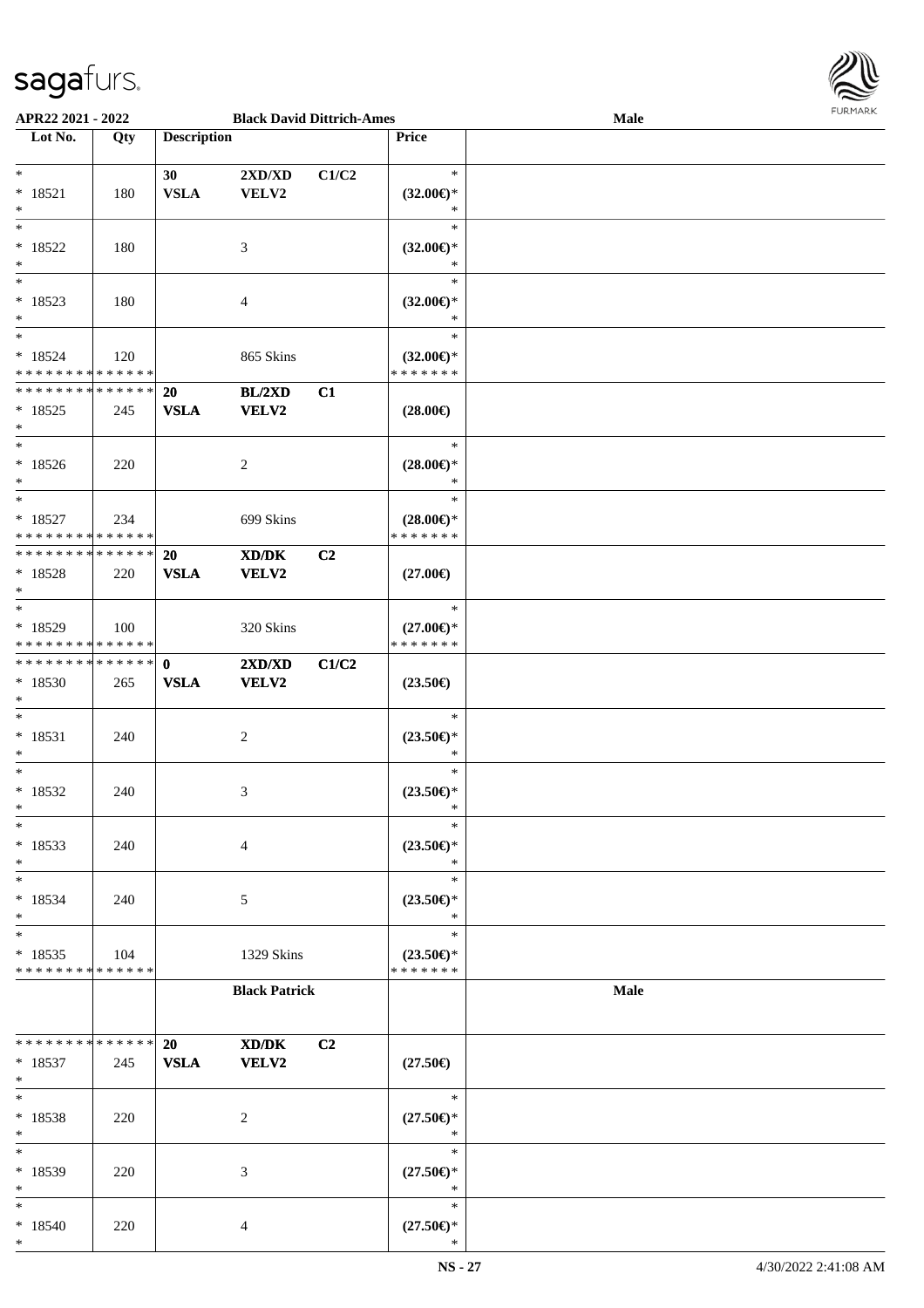

| APR22 2021 - 2022           |     |                    | <b>Black Patrick</b> |                |                                | <b>Male</b> |  |  |  |
|-----------------------------|-----|--------------------|----------------------|----------------|--------------------------------|-------------|--|--|--|
| Lot No.                     | Qty | <b>Description</b> |                      |                | <b>Price</b>                   |             |  |  |  |
| $\ast$                      |     | 20                 | XD/DK                | C <sub>2</sub> | $*$                            |             |  |  |  |
| $* 18541$                   | 70  | <b>VSLA</b>        | <b>VELV2</b>         |                | $(27.50\epsilon)$ *            |             |  |  |  |
| **************              |     |                    |                      |                | * * * * * * *                  |             |  |  |  |
|                             |     |                    | XD/DK                | C <sub>2</sub> |                                |             |  |  |  |
| $*18542$                    | 265 | <b>VSLA</b>        | <b>VELV2</b>         |                | $(23.50\epsilon)$              |             |  |  |  |
| $\ast$                      |     |                    |                      |                |                                |             |  |  |  |
| $\ast$                      |     |                    |                      |                | $*$                            |             |  |  |  |
| $* 18543$<br>************** | 88  |                    | 353 Skins            |                | $(23.50\epsilon)$ *<br>******* |             |  |  |  |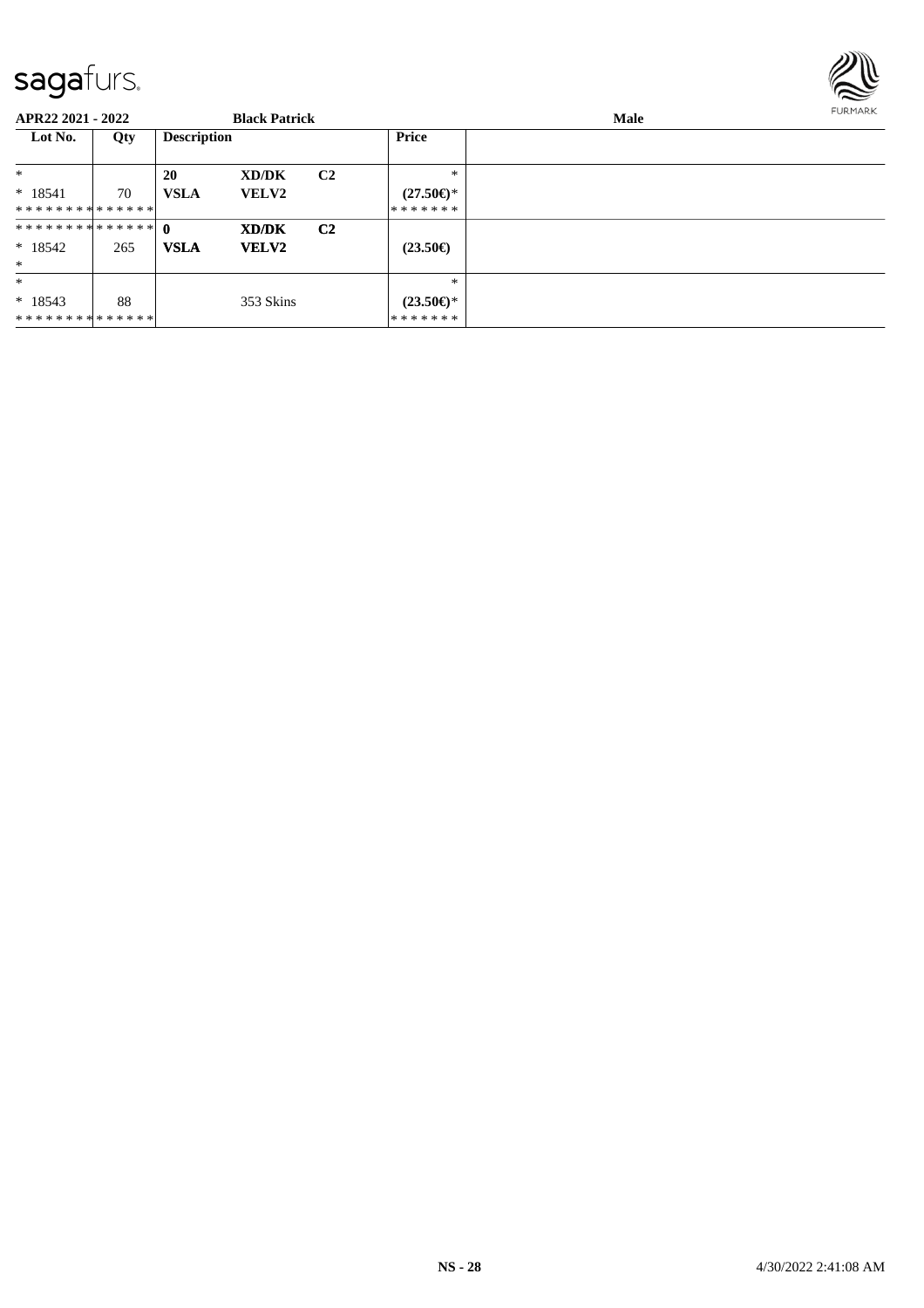

| APR22 2021 - 2022                                               |     |                                 | <b>Black Deep North</b>       |       |                                                | Female |  |
|-----------------------------------------------------------------|-----|---------------------------------|-------------------------------|-------|------------------------------------------------|--------|--|
| Lot No.                                                         | Qty | <b>Description</b>              |                               |       | Price                                          |        |  |
| 28221                                                           | 236 | $\mathbf{1}$<br><b>GLMA</b>     | BL/2XD                        | C1    | $(19.00\epsilon)$                              |        |  |
|                                                                 |     |                                 | <b>Black Cherry Grove</b>     |       |                                                | Female |  |
| 28223                                                           | 103 | $\bf{0}$<br><b>GLMA</b>         | 2XD/XD<br>VELV1               | C1/C2 | $(22.50\epsilon)$                              |        |  |
| 28224                                                           | 241 | $\mathbf{1}$<br><b>GLMA</b>     | 2XD/XD<br><b>VELV1</b>        | C1/C2 | $(18.00\epsilon)$                              |        |  |
| 28225                                                           | 170 | $\boldsymbol{2}$<br><b>GLMA</b> | 2XD/XD<br>VELV1               | C1/C2 | $(13.50\epsilon)$                              |        |  |
|                                                                 |     |                                 | <b>Black Springbrook</b>      |       |                                                | Female |  |
| 28227                                                           | 299 | $\bf{0}$<br><b>GLMA</b>         | 2XD/XD<br>VELV2               | C1/C2 | $(24.50\epsilon)$                              |        |  |
| * * * * * * * * * * * * * *<br>* 28228<br>$\ast$                | 485 | $\mathbf{1}$<br><b>GLMA</b>     | BL/2XD<br>VELV2               | C1    | $(20.50\epsilon)$                              |        |  |
| $\ast$<br>* 28229<br>* * * * * * * * * * * * * *                | 460 |                                 | 945 Skins                     |       | $\ast$<br>$(20.50 \in )^*$<br>* * * * * * *    |        |  |
| * * * * * * * * * * * * * *<br>* 28230<br>$\ast$                | 485 | $\mathbf{1}$<br><b>GLMA</b>     | 2XD/XD<br>VELV2               | C1/C2 | $(20.00\epsilon)$                              |        |  |
| $\ast$<br>* 28231<br>* * * * * * * * * * * * * *                | 112 |                                 | 597 Skins                     |       | $\ast$<br>$(20.00\epsilon)$ *<br>* * * * * * * |        |  |
| * * * * * * * * * * * * * *<br>* 28232<br>$*$                   | 485 | $\mathbf{2}$<br><b>GLMA</b>     | 2XD/XD<br>VELV2               | C1/C2 | 15.50€                                         |        |  |
| $\ast$<br>* 28233<br>$\ast$                                     | 460 |                                 | 2                             |       | $\ast$<br>15.50€*<br>$\ast$                    |        |  |
| $\ast$<br>* 28234<br>* * * * * * * * * * * * * *                | 445 |                                 | 1390 Skins                    |       | $\ast$<br>15.50€*<br>* * * * * * *             |        |  |
| 28235                                                           | 471 | $\overline{2}$<br><b>GLMA</b>   | 2XD/XD<br><b>VELV2</b>        | C1/C2 | $(15.50\epsilon)$                              |        |  |
|                                                                 |     |                                 | <b>Black Zimbal Mink</b>      |       |                                                | Female |  |
| 28237                                                           | 318 | $\mathbf{0}$<br><b>GLMA</b>     | BL/2XD<br>VELV2               | C1    | $(26.00\epsilon)$                              |        |  |
| * * * * * * * * <mark>* * * * * * *</mark><br>* 28238<br>$\ast$ | 480 | $\mathbf{1}$<br><b>GLMA</b>     | <b>BL/2XD</b><br><b>VELV2</b> | C1    | $(21.50\epsilon)$                              |        |  |
| $\ast$<br>* 28239<br>$\ast$                                     | 460 |                                 | 2                             |       | $\ast$<br>$(21.50\epsilon)$ *<br>$\ast$        |        |  |
| $\ast$<br>* 28240<br>$\ast$                                     | 460 |                                 | 3                             |       | $\ast$<br>$(21.50\epsilon)$ *<br>$\ast$        |        |  |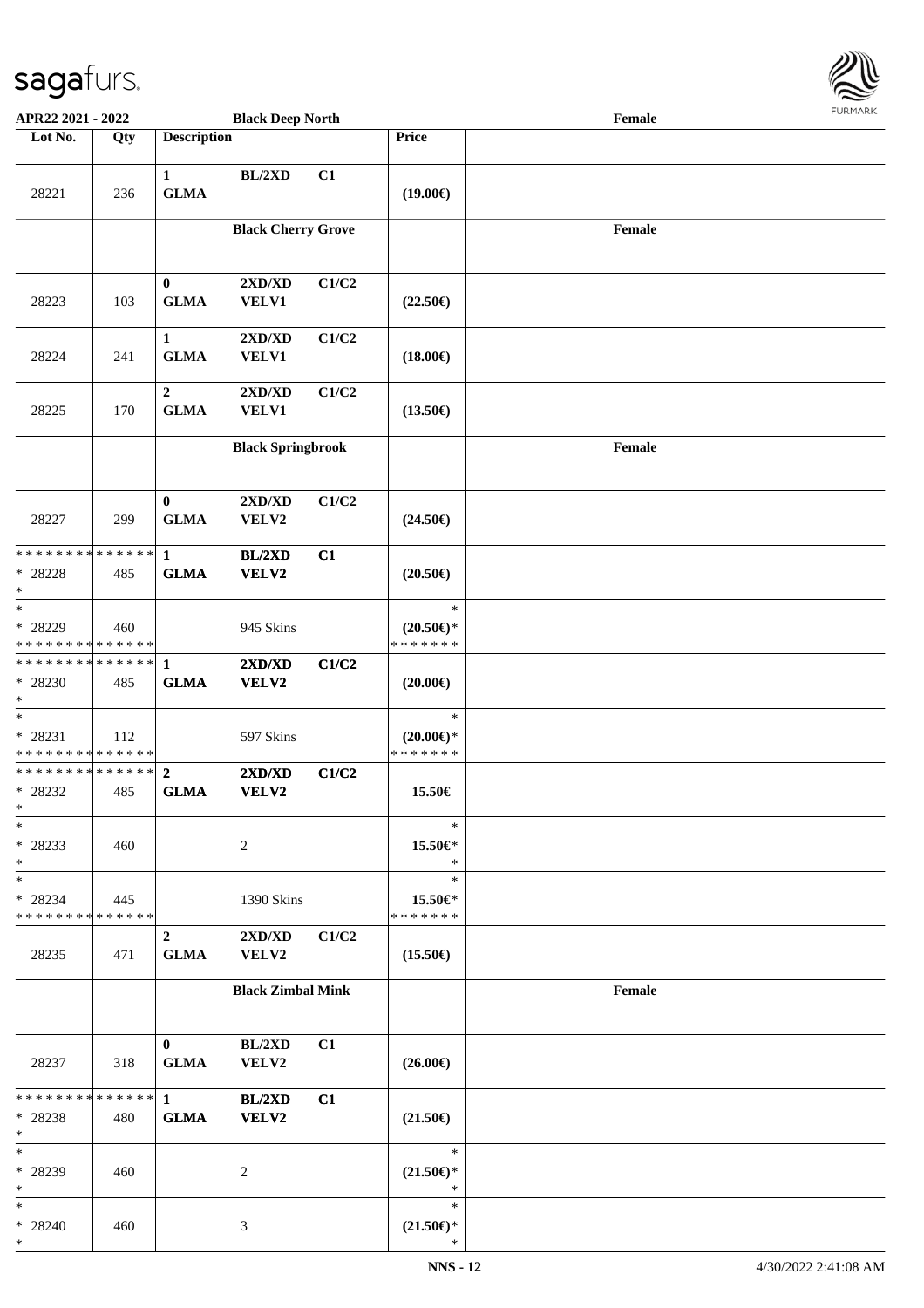

| APR22 2021 - 2022             |     |                    | <b>Black Zimbal Mink</b>         |                |                     | Female |  |
|-------------------------------|-----|--------------------|----------------------------------|----------------|---------------------|--------|--|
| Lot No.                       | Qty | <b>Description</b> |                                  |                | <b>Price</b>        |        |  |
|                               |     |                    |                                  |                |                     |        |  |
| $*$                           |     | $\mathbf{1}$       | BL/2XD                           | C1             | $\ast$              |        |  |
| $* 28241$                     | 59  | <b>GLMA</b>        | VELV2                            |                | $(21.50\epsilon)$ * |        |  |
| * * * * * * * * * * * * * *   |     |                    |                                  |                | * * * * * * *       |        |  |
|                               |     | $\mathbf{1}$       | $\mathbf{X}\mathbf{D}$           | C2             |                     |        |  |
| 28242                         | 277 | <b>GLMA</b>        | VELV2                            |                | $(20.50\epsilon)$   |        |  |
|                               |     |                    |                                  |                |                     |        |  |
| * * * * * * * * * * * * * * * |     |                    |                                  |                |                     |        |  |
|                               |     | $\overline{2}$     | <b>BL/2XD</b>                    | C1             |                     |        |  |
| $* 28243$                     | 480 | <b>GLMA</b>        | VELV2                            |                | $(17.00\epsilon)$   |        |  |
| $*$<br>$\ast$                 |     |                    |                                  |                |                     |        |  |
|                               |     |                    |                                  |                | $\ast$              |        |  |
| * 28244                       | 278 |                    | 758 Skins                        |                | $(17.00\epsilon)$ * |        |  |
| * * * * * * * * * * * * * *   |     |                    |                                  |                | * * * * * * *       |        |  |
|                               |     | $\boldsymbol{2}$   | $\mathbf{X}\mathbf{D}$           | C <sub>2</sub> |                     |        |  |
| 28245                         | 156 | <b>GLMA</b>        | VELV2                            |                | $(16.00\epsilon)$   |        |  |
|                               |     |                    |                                  |                |                     |        |  |
|                               |     |                    | <b>Black David Dittrich-Ames</b> |                |                     | Female |  |
|                               |     |                    |                                  |                |                     |        |  |
|                               |     |                    |                                  |                |                     |        |  |
| * * * * * * * * * * * * * * * |     | $\mathbf{0}$       | 2XD/XD                           | C1/C2          |                     |        |  |
| $* 28247$                     | 445 | <b>GLMA</b>        | VELV2                            |                | $(25.00\epsilon)$   |        |  |
| $\ast$                        |     |                    |                                  |                |                     |        |  |
| $\ast$                        |     |                    |                                  |                | $\ast$              |        |  |
| * 28248                       | 241 |                    | 686 Skins                        |                | $(25.00\epsilon)$ * |        |  |
| * * * * * * * * * * * * * *   |     |                    |                                  |                | * * * * * * *       |        |  |
|                               |     | $\mathbf{0}$       | 2XD/XD                           | C1/C2          |                     |        |  |
| 28249                         | 158 | <b>GLMA</b>        | VELV2                            |                | $(25.00\epsilon)$   |        |  |
|                               |     |                    |                                  |                |                     |        |  |
| * * * * * * * * * * * * * *   |     | $\mathbf{1}$       |                                  | C1             |                     |        |  |
|                               |     |                    | <b>BL/2XD</b>                    |                |                     |        |  |
| * 28250                       | 485 | <b>GLMA</b>        | VELV2                            |                | $(21.50\epsilon)$   |        |  |
| $*$<br>$*$                    |     |                    |                                  |                | $\ast$              |        |  |
|                               |     |                    |                                  |                |                     |        |  |
| $* 28251$                     | 460 |                    | $\overline{c}$                   |                | $(21.50\epsilon)$ * |        |  |
| $*$                           |     |                    |                                  |                | *                   |        |  |
| $*$                           |     |                    |                                  |                | $\ast$              |        |  |
| * 28252                       | 460 |                    | 3                                |                | $(21.50\epsilon)$ * |        |  |
| $*$                           |     |                    |                                  |                | $\ast$              |        |  |
| $*$                           |     |                    |                                  |                | $\ast$              |        |  |
| $* 28253$                     | 331 |                    | 1736 Skins                       |                | $(21.50\epsilon)$ * |        |  |
| * * * * * * * * * * * * * * * |     |                    |                                  |                | * * * * * * *       |        |  |
| * * * * * * * * * * * * * * * |     | 1                  | 2XD/XD                           | C1/C2          |                     |        |  |
| * 28254                       | 485 | <b>GLMA</b>        | <b>VELV2</b>                     |                | $(20.50\epsilon)$   |        |  |
| $*$                           |     |                    |                                  |                |                     |        |  |
| $*$                           |     |                    |                                  |                | $\ast$              |        |  |
| * 28255                       | 460 |                    | 2                                |                | $(20.50 \in )^*$    |        |  |
| $*$                           |     |                    |                                  |                | $\ast$              |        |  |
| $*$                           |     |                    |                                  |                | $\ast$              |        |  |
| $* 28256$                     | 446 |                    | 1391 Skins                       |                | $(20.50 \in )^*$    |        |  |
| * * * * * * * * * * * * * *   |     |                    |                                  |                | * * * * * * *       |        |  |
|                               |     |                    | XD/DK                            | C <sub>2</sub> |                     |        |  |
| $* 28257$                     | 485 | <b>GLMA</b>        | VELV2                            |                | $(20.00\epsilon)$   |        |  |
| $*$                           |     |                    |                                  |                |                     |        |  |
| $*$                           |     |                    |                                  |                | $\ast$              |        |  |
| $*28258$                      | 389 |                    | 874 Skins                        |                | $(20.00\epsilon)$ * |        |  |
| * * * * * * * * * * * * * *   |     |                    |                                  |                | * * * * * * *       |        |  |
| * * * * * * * * * * * * * * * |     | $\mathbf{2}$       |                                  |                |                     |        |  |
|                               |     |                    | <b>BL/2XD</b>                    | C1             |                     |        |  |
| * 28259                       | 485 | <b>GLMA</b>        | VELV2                            |                | $(17.00\epsilon)$   |        |  |
| $*$                           |     |                    |                                  |                |                     |        |  |
| $*$                           |     |                    |                                  |                | $\ast$              |        |  |
| * 28260                       | 460 |                    | 2                                |                | $(17.00\epsilon)$ * |        |  |
| $*$                           |     |                    |                                  |                | *                   |        |  |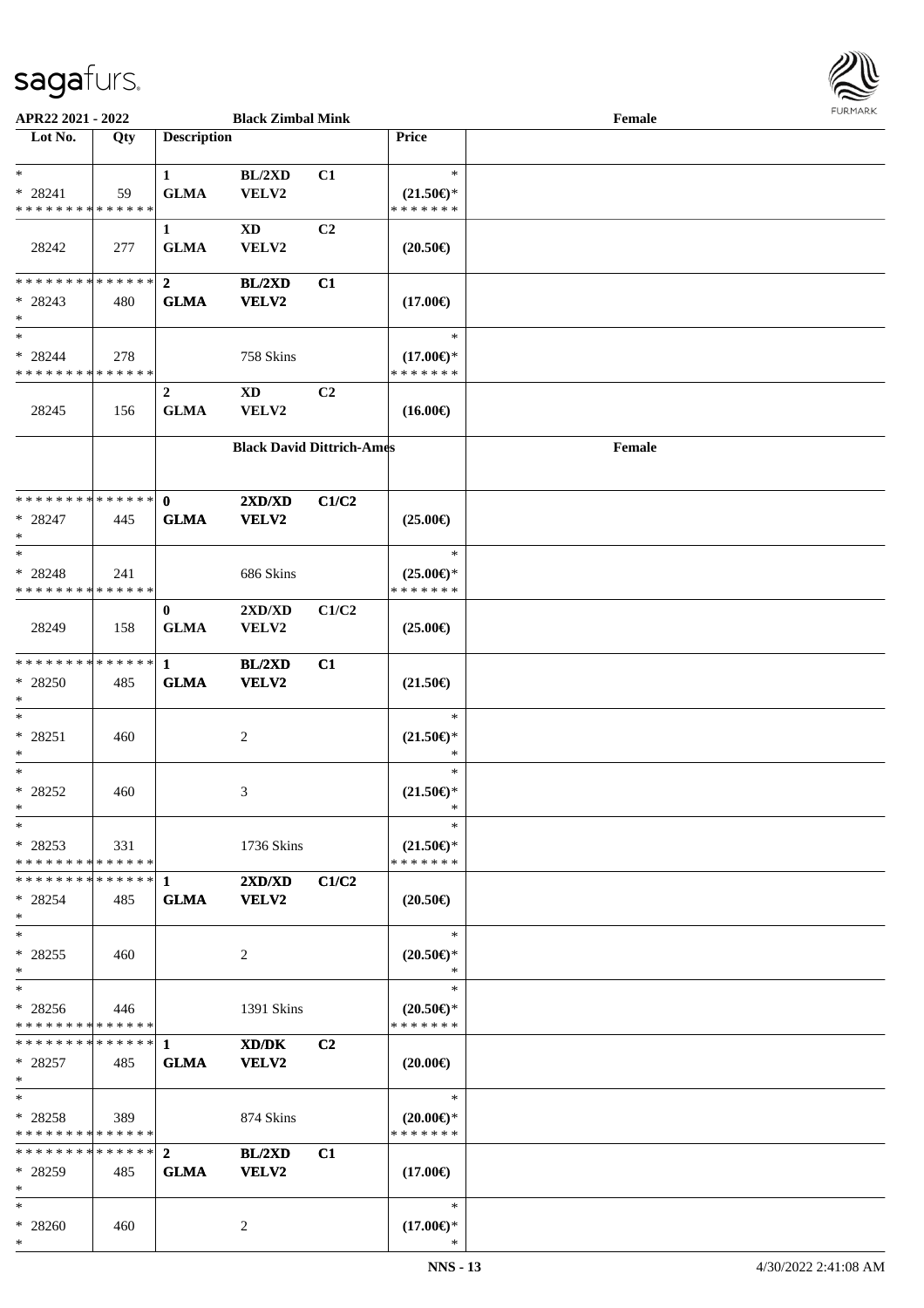

| APR22 2021 - 2022                                                 |     |                               | <b>Black David Dittrich-Ames</b> |                |                                                | Female | <b>FUNITANN</b> |
|-------------------------------------------------------------------|-----|-------------------------------|----------------------------------|----------------|------------------------------------------------|--------|-----------------|
| Lot No.                                                           | Qty | <b>Description</b>            |                                  |                | Price                                          |        |                 |
| $*$<br>$* 28261$<br>$\ast$                                        | 460 | $\mathbf{2}$<br><b>GLMA</b>   | BL/2XD<br>VELV2                  | C1             | $\ast$<br>$(17.00\epsilon)$ *<br>∗             |        |                 |
| $\ast$<br>$* 28262$<br>$\ast$                                     | 460 |                               | 4                                |                | $\ast$<br>$(17.00\epsilon)$ *<br>∗             |        |                 |
| $\ast$<br>$* 28263$<br>* * * * * * * * <mark>* * * * * *</mark> * | 435 |                               | 2300 Skins                       |                | $\ast$<br>$(17.00\epsilon)$ *<br>* * * * * * * |        |                 |
| $* 28264$<br>$\ast$<br>$*$                                        | 485 | <b>GLMA</b>                   | 2XD/XD<br><b>VELV2</b>           | C1/C2          | $(16.00\epsilon)$<br>$\ast$                    |        |                 |
| $* 28265$<br>$\ast$<br>$\ddot{x}$                                 | 460 |                               | 2                                |                | $(16.00\epsilon)$ *<br>*<br>$\ast$             |        |                 |
| $* 28266$<br>* * * * * * * * * * * * * * *                        | 470 |                               | 1415 Skins                       |                | $(16.00\epsilon)$ *<br>* * * * * * *           |        |                 |
| * * * * * * * * <mark>* * * * * * *</mark><br>$* 28267$<br>$\ast$ | 485 | $\overline{2}$<br><b>GLMA</b> | XD/DK<br><b>VELV2</b>            | C <sub>2</sub> | $(15.50\epsilon)$                              |        |                 |
| $\ast$<br>$* 28268$<br>$\ast$                                     | 460 |                               | 2                                |                | $\ast$<br>$(15.50\epsilon)$ *<br>$\ast$        |        |                 |
| $\ast$<br>$* 28269$<br>* * * * * * * * * * * * * *                | 439 |                               | 1384 Skins                       |                | $\ast$<br>$(15.50\epsilon)$ *<br>* * * * * * * |        |                 |
|                                                                   |     |                               | <b>Black Patrick</b>             |                |                                                | Female |                 |
| * 28271<br>$\ast$                                                 | 485 | <b>GLMA</b>                   | XD/DK<br>VELV2                   | C2             | $(21.00\epsilon)$                              |        |                 |
| $*$<br>$* 28272$<br>$\ast$                                        | 460 |                               | 2                                |                | $\ast$<br>$(21.00\epsilon)$ *<br>$\sim$        |        |                 |
| $\ast$<br>* 28273<br>* * * * * * * * <mark>* * * * * *</mark> *   | 79  |                               | 1024 Skins                       |                | $\ast$<br>$(21.00\epsilon)$ *<br>* * * * * * * |        |                 |
| * * * * * * * * * * * * * * <mark>*</mark><br>$* 28274$<br>$\ast$ | 485 | $2^{\circ}$<br><b>GLMA</b>    | XD/DK<br><b>VELV2</b>            | C <sub>2</sub> | $(16.00\epsilon)$                              |        |                 |
| $\ast$<br>* 28275<br>$\ast$                                       | 460 |                               | 2                                |                | $\ast$<br>$(16.00\epsilon)$ *<br>$\ast$        |        |                 |
| $\ast$<br>$* 28276$<br>* * * * * * * * <mark>* * * * * *</mark>   | 247 |                               | 1192 Skins                       |                | $\ast$<br>$(16.00\epsilon)$ *<br>* * * * * * * |        |                 |
| $* 28277$<br>$\ast$                                               | 525 | <b>GLMA</b>                   | 2XD/XD<br><b>VELV2</b>           | C1/C2          | 13.00€                                         |        |                 |
| $\ast$<br>$* 28278$<br>* * * * * * * * * * * * * * *              | 42  |                               | 567 Skins                        |                | $\ast$<br>12.50€*<br>* * * * * * *             |        |                 |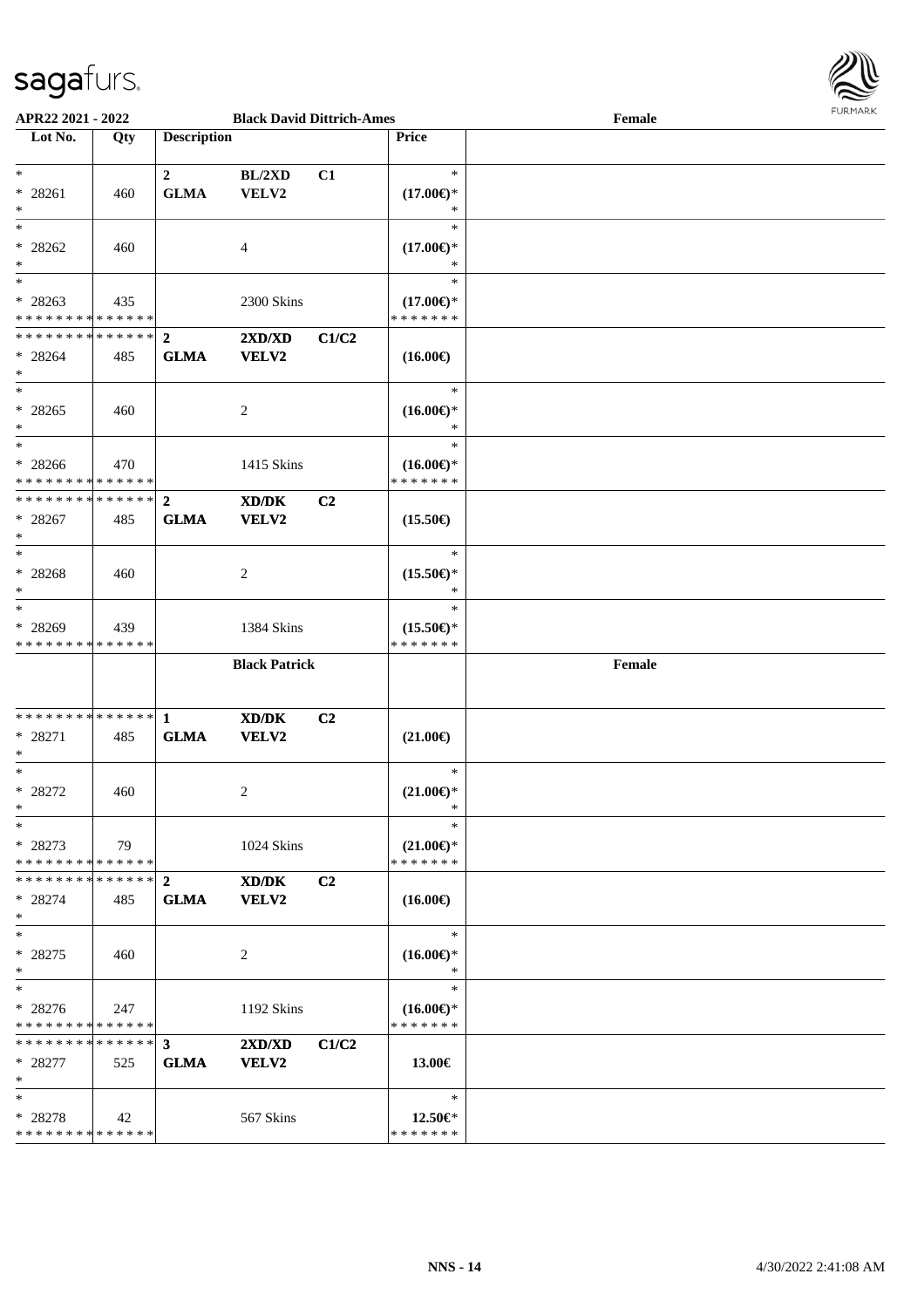

| APR22 2021 - 2022                                                          |                   |                               | <b>Black Cherry Grove</b>                                   |       |                                                | Female | <b>FURPIARA</b> |
|----------------------------------------------------------------------------|-------------------|-------------------------------|-------------------------------------------------------------|-------|------------------------------------------------|--------|-----------------|
| Lot No.                                                                    | Qty               | <b>Description</b>            |                                                             |       | Price                                          |        |                 |
| 28281                                                                      | 164               | $\mathbf{1}$<br><b>VSLA</b>   | 2XD/XD<br><b>VELV1</b>                                      | C1/C2 | $(17.50\epsilon)$                              |        |                 |
|                                                                            |                   |                               | <b>Black Zimbal Mink</b>                                    |       |                                                | Female |                 |
| 28283                                                                      | 370               | $\mathbf{0}$<br><b>VSLA</b>   | BL/2XD<br>VELV2                                             | C1    | $(23.50\epsilon)$                              |        |                 |
| * * * * * * * * * * * * * * <mark>*</mark><br>* 28284<br>$\ast$            | 460               | $\overline{2}$<br><b>VSLA</b> | <b>BL/2XD</b><br><b>VELV2</b>                               | C1    | $(15.50\epsilon)$                              |        |                 |
| $\overline{\ast}$<br>* 28285<br>* * * * * * * * <mark>* * * * * * *</mark> | 308               |                               | 768 Skins                                                   |       | $\ast$<br>$(15.50\epsilon)$ *<br>* * * * * * * |        |                 |
|                                                                            |                   |                               | <b>Black David Dittrich-Ames</b>                            |       |                                                | Female |                 |
| * * * * * * * * * * * * * * <mark>*</mark><br>$* 28287$<br>$\ast$          | 465               | $\overline{2}$<br><b>VSLA</b> | BL/2XD<br><b>VELV2</b>                                      | C1    | $(15.50\epsilon)$                              |        |                 |
| $\ast$<br>$* 28288$<br>$\ast$                                              | 440               |                               | 2                                                           |       | $\ast$<br>$(15.50\epsilon)$ *<br>$\ast$        |        |                 |
| $*$<br>* 28289<br>* * * * * * * * <mark>* * * * * * *</mark>               | 467               |                               | 1372 Skins                                                  |       | $\ast$<br>$(15.50\epsilon)$ *<br>* * * * * * * |        |                 |
|                                                                            |                   |                               | <b>Black Patrick</b>                                        |       |                                                | Female |                 |
| * 28291<br>$\ast$                                                          | 465               | <b>VSLA</b>                   | $\mathbf{X}\mathbf{D}/\mathbf{D}\mathbf{K}$<br><b>VELV2</b> | C2    | $(18.50\epsilon)$                              |        |                 |
| $\ast$<br>* 28292<br>$\star$                                               | 440               |                               | 2                                                           |       | $\ast$<br>$(18.50\epsilon)$ *<br>$\ast$        |        |                 |
| *<br>* 28293<br>*                                                          | 440               |                               | $\mathfrak{Z}$                                              |       | $\ast$<br>$(18.50\epsilon)$ *<br>$\ast$        |        |                 |
| *.<br>* 28294<br>* * * * * * * * <mark>*</mark>                            | 70<br>* * * * * * |                               | 1415 Skins                                                  |       | $\ast$<br>$(18.50\epsilon)$ *<br>* * * * * * * |        |                 |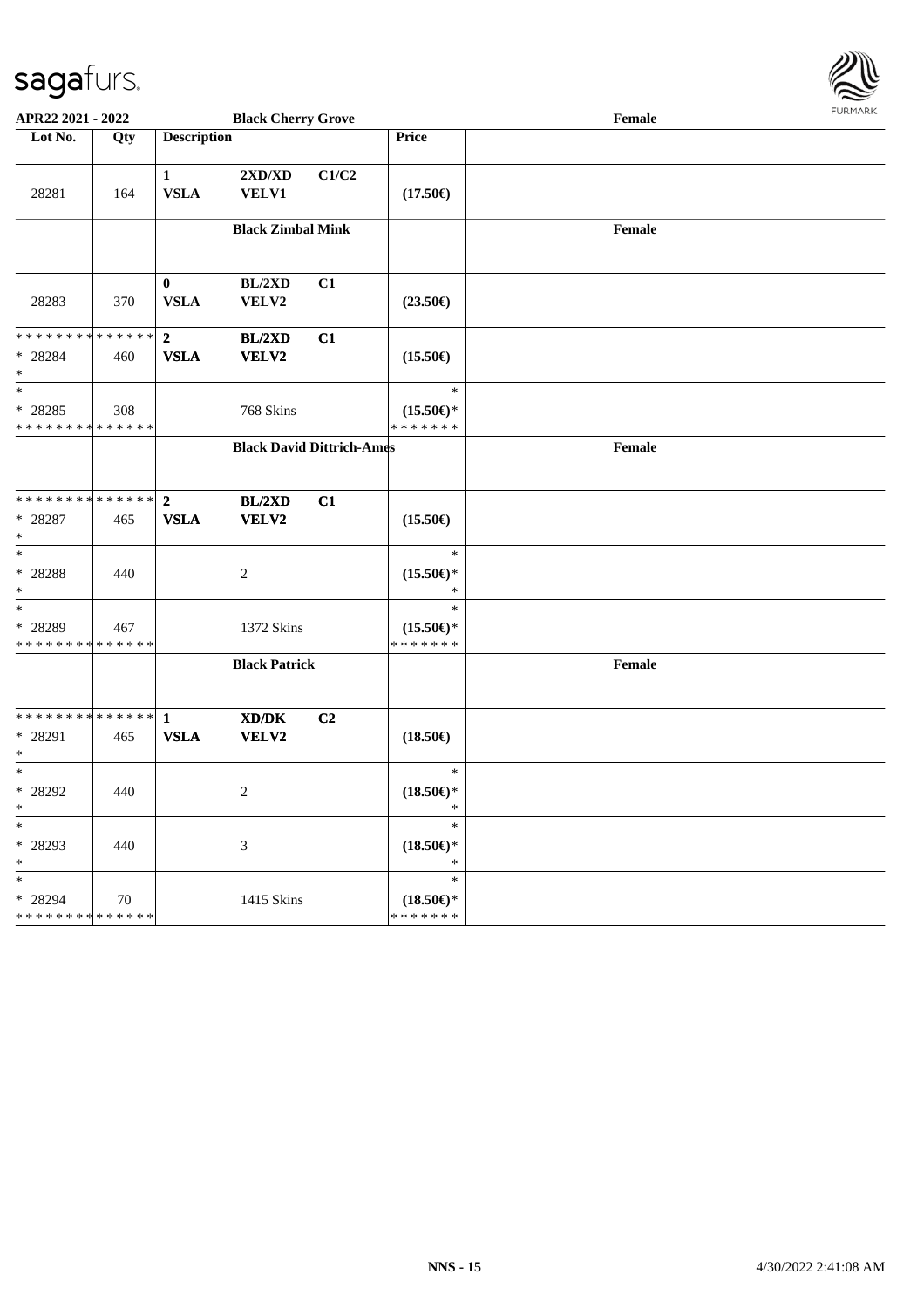

| APR22 2021 - 2022                       |     | <b>Black</b>           |                         |                |                                      | <b>FURMARK</b> |  |
|-----------------------------------------|-----|------------------------|-------------------------|----------------|--------------------------------------|----------------|--|
| Lot No.                                 | Qty | <b>Description</b>     |                         |                | <b>Price</b>                         |                |  |
| **************                          |     | 20                     | $2\mathbf{X}\mathbf{D}$ | C1             |                                      |                |  |
| * 322001<br>$\ast$                      | 285 | <b>SI</b>              |                         |                | $(24.50\epsilon)$                    |                |  |
| $*$                                     | 77  |                        |                         |                | $\ast$                               |                |  |
| * 322002<br>* * * * * * * * * * * * * * |     |                        | 362 Skins               |                | $(24.50\epsilon)$ *<br>* * * * * * * |                |  |
| 322003                                  | 107 | <b>20</b><br><b>SI</b> | $2\mathbf{X}\mathbf{D}$ | C <sub>2</sub> | $(24.00\epsilon)$                    |                |  |
| 322004                                  | 138 | 20<br><b>SI</b>        | $\mathbf{X}\mathbf{D}$  | C1/C2          | $(24.00\epsilon)$                    |                |  |
| 322005                                  | 104 | 20<br><b>SAGA</b>      | 2XD                     | C <sub>2</sub> | $(27.50\epsilon)$                    |                |  |
| 322006                                  | 189 | 20<br><b>SAGA</b>      | 2XD/XD                  | C <sub>3</sub> | $(26.00\epsilon)$                    |                |  |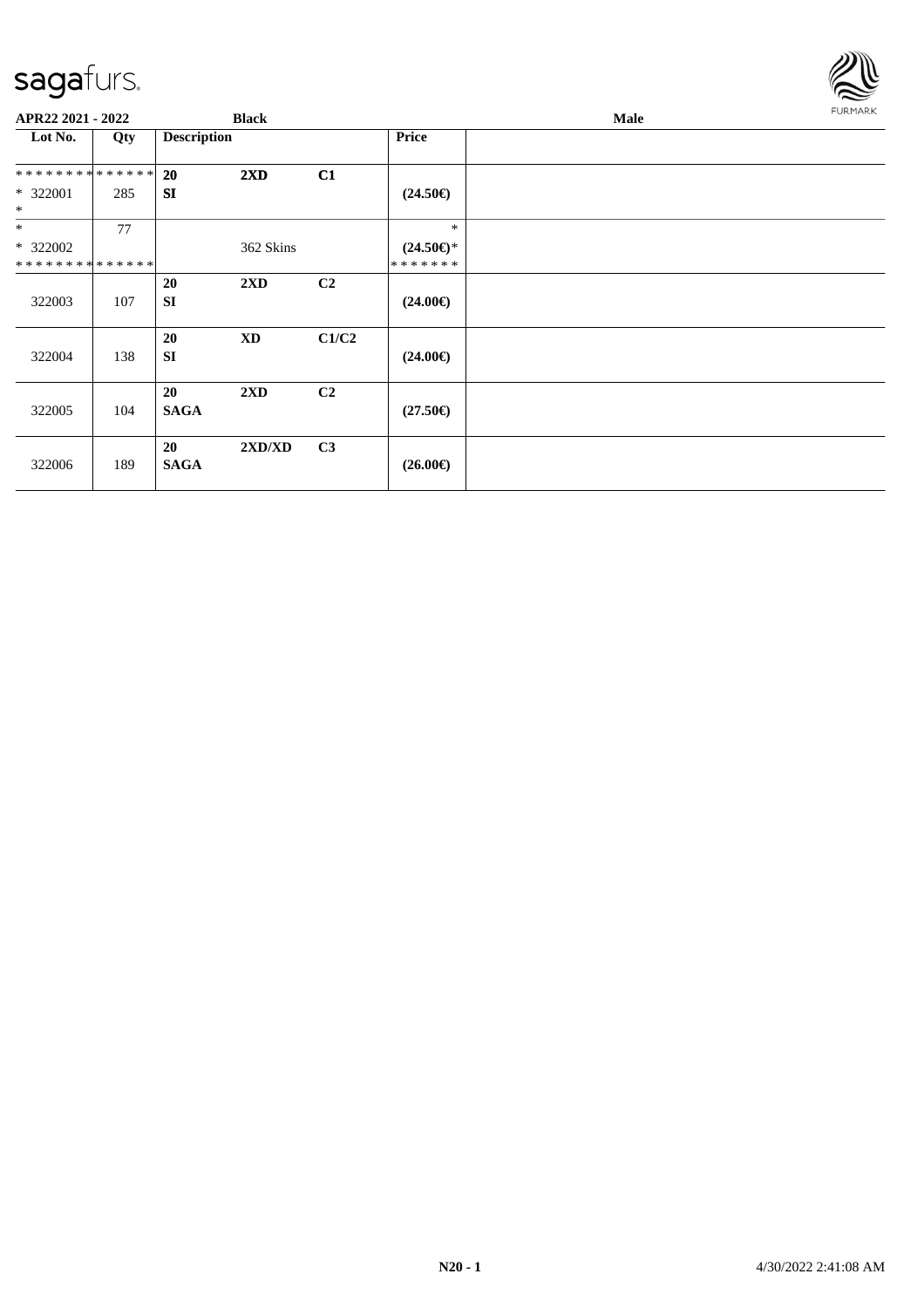



**APR22 2021 - 2022 Black Velvet Male**

| AI NAA AVAI * AVAA . |     |                    | DIACK VEIVEL                 |    | маю               |  |  |  |
|----------------------|-----|--------------------|------------------------------|----|-------------------|--|--|--|
| Lot No.              | Qty | <b>Description</b> |                              |    | <b>Price</b>      |  |  |  |
| 322061               | 85  | 20<br><b>SROY</b>  | <b>Black</b><br><b>VELV2</b> | C1 | $(32.00\epsilon)$ |  |  |  |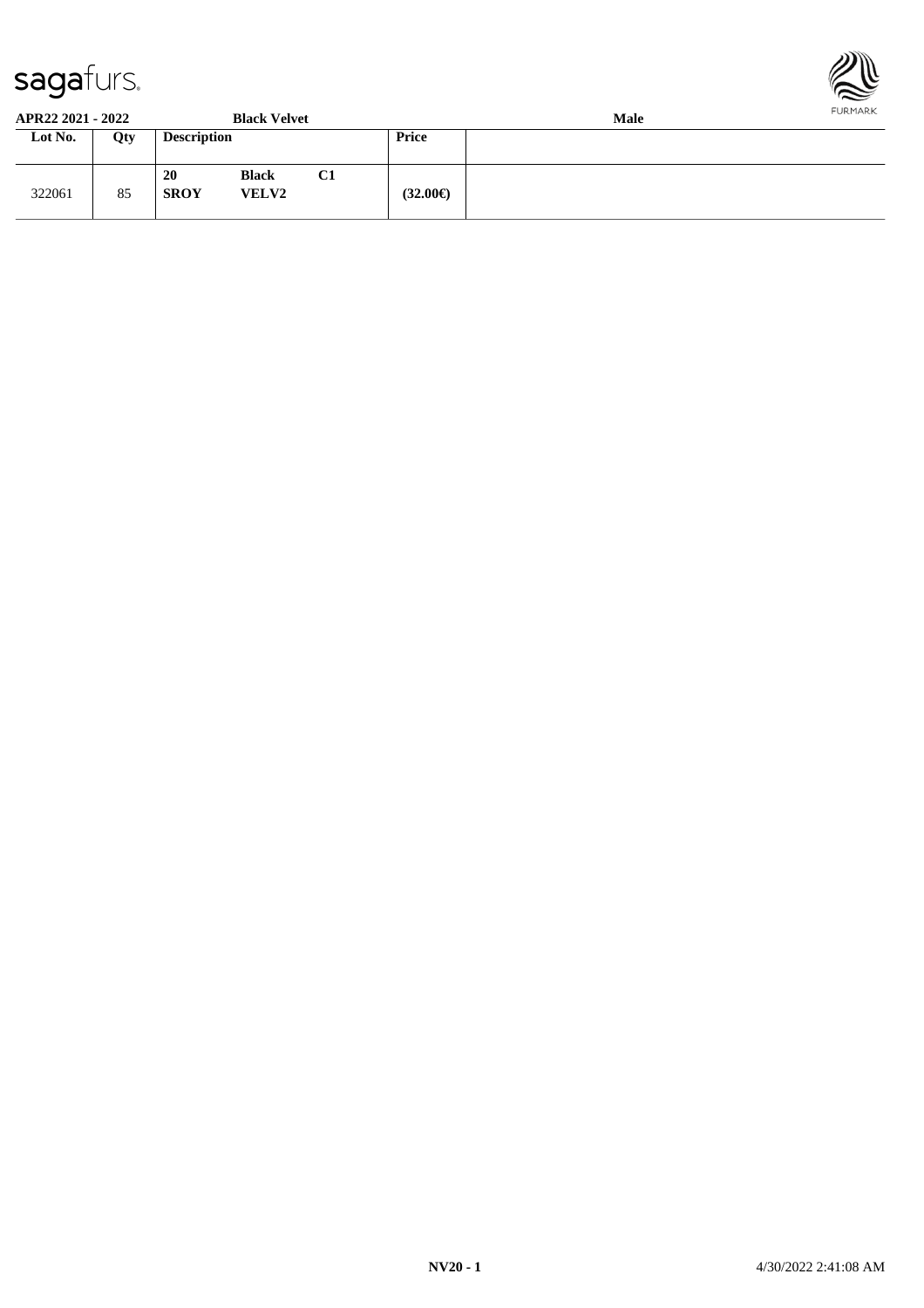

| APR22 2021 - 2022 |     |                         | <b>Black Velvet</b>                     |                | <b>Male</b>       |  |  |  |
|-------------------|-----|-------------------------|-----------------------------------------|----------------|-------------------|--|--|--|
| Lot No.           | Qty | <b>Description</b>      |                                         |                | <b>Price</b>      |  |  |  |
| 322121            | 285 | $\bf{0}$<br><b>SAGA</b> | XD<br><b>VELV1</b>                      | C <sub>1</sub> | $(22.00\epsilon)$ |  |  |  |
| 322122            | 188 | $\bf{0}$<br><b>SROY</b> | $2\mathbf{X}\mathbf{D}$<br><b>VELV1</b> | C <sub>2</sub> | $(24.00\epsilon)$ |  |  |  |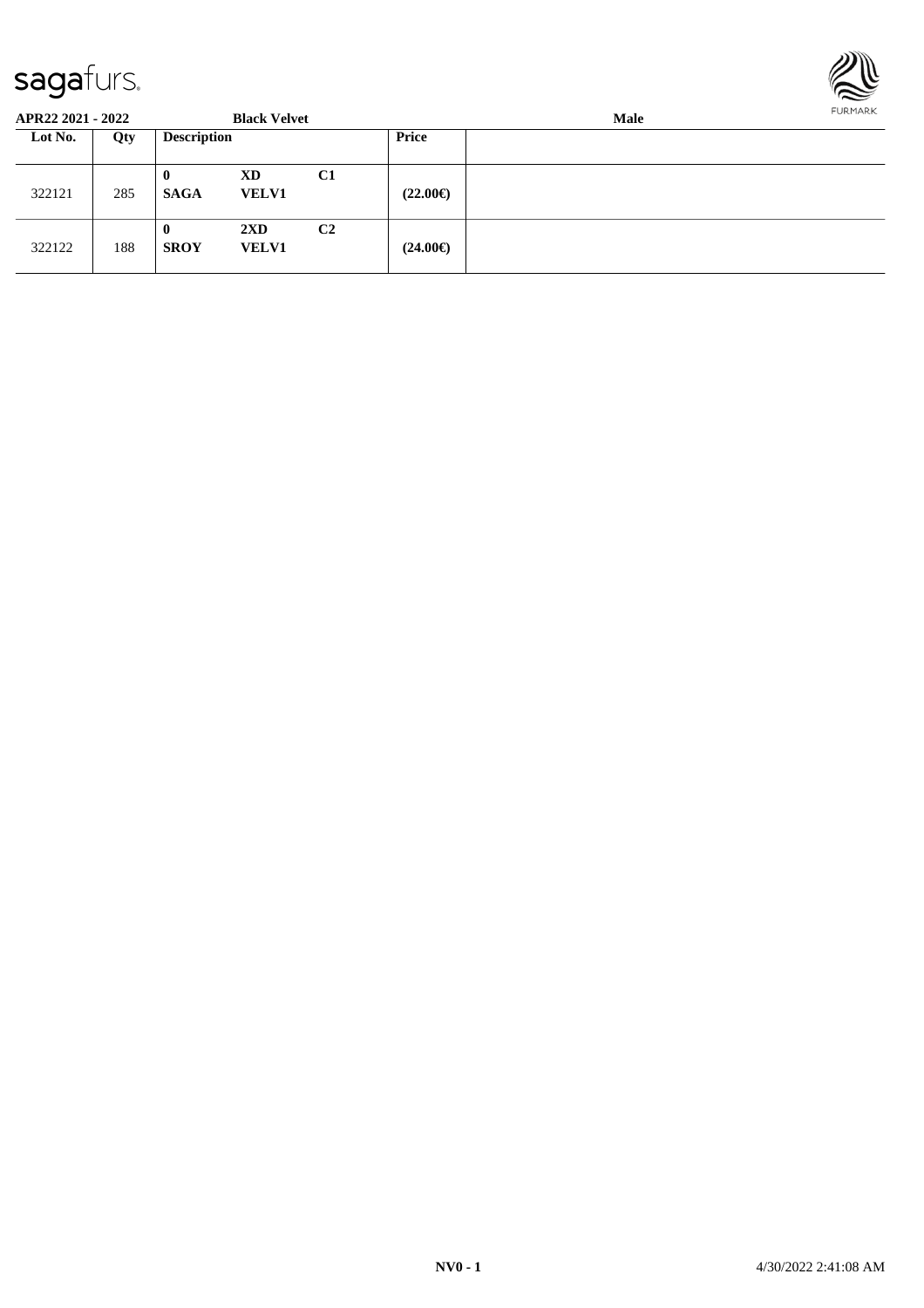

| <b>APR22 2021 - 2022</b> |     |                         | <b>Black</b>            |                | FURMARK<br>Female |  |  |
|--------------------------|-----|-------------------------|-------------------------|----------------|-------------------|--|--|
| Lot No.                  | Qty | <b>Description</b>      |                         |                | <b>Price</b>      |  |  |
| 422001                   | 168 | $\bf{0}$<br><b>SAGA</b> | $2\mathbf{X}\mathbf{D}$ | C1/C2          | $(23.50\epsilon)$ |  |  |
| 422002                   | 224 | $\bf{0}$<br><b>SAGA</b> | $2\mathbf{X}\mathbf{D}$ | C <sub>2</sub> | $(22.50\epsilon)$ |  |  |
| 422003                   | 162 | $\bf{0}$<br><b>SAGA</b> | $2\mathbf{X}\mathbf{D}$ | C <sub>3</sub> | $(22.00\epsilon)$ |  |  |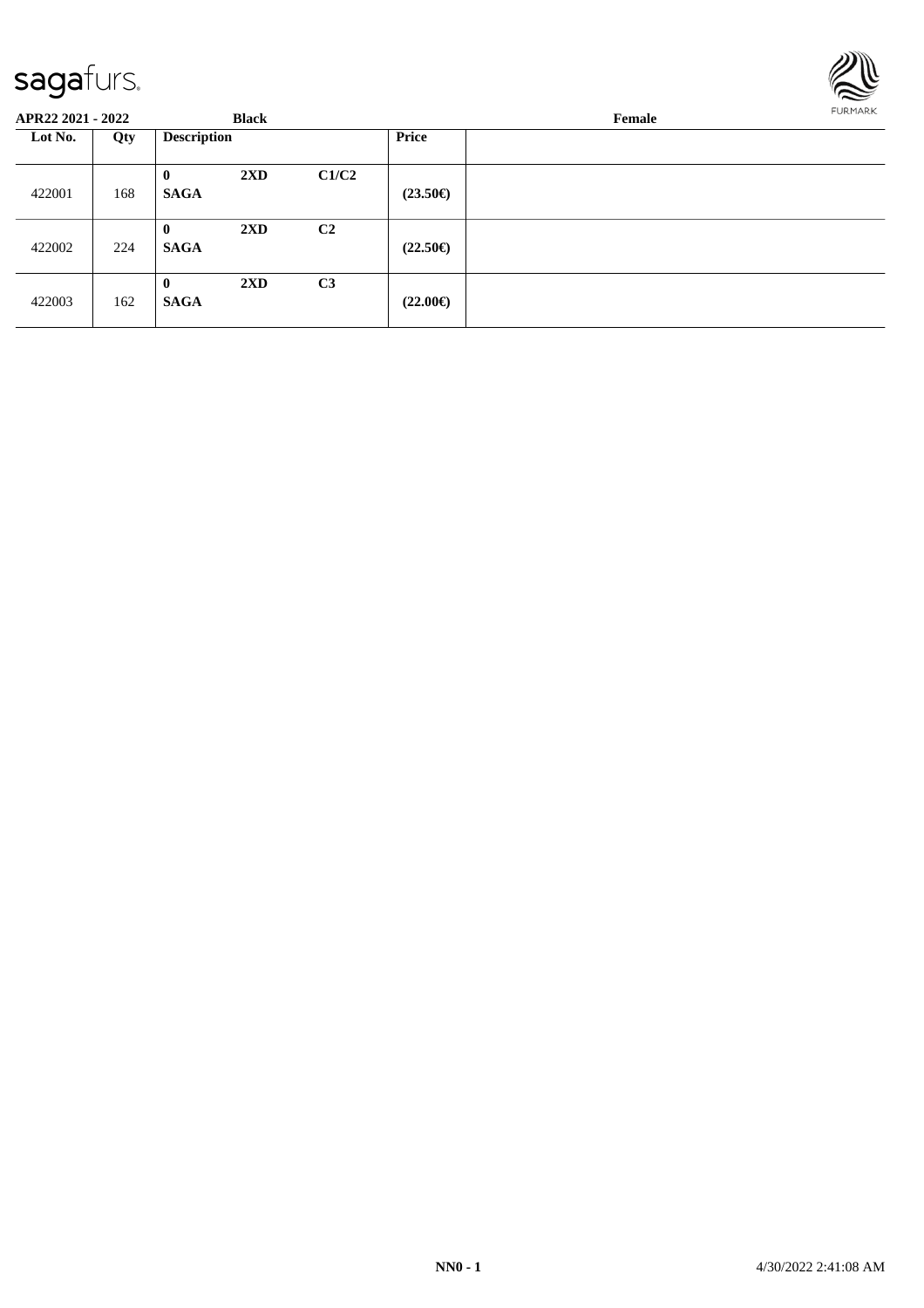

| APR22 2021 - 2022                                   |     | <b>Black</b>                |           |                |                                             | Female |  |  |
|-----------------------------------------------------|-----|-----------------------------|-----------|----------------|---------------------------------------------|--------|--|--|
| Lot No.<br>Qty                                      |     | <b>Description</b>          |           |                | Price                                       |        |  |  |
| 422061                                              | 151 | $\mathbf{1}$<br>SI          | 2XD/XD    | C <sub>2</sub> | $(15.50\epsilon)$                           |        |  |  |
| 422062                                              | 181 | $\mathbf{1}$<br><b>SI</b>   | 2XD/XD    | C <sub>3</sub> | $(15.00\epsilon)$                           |        |  |  |
| 422063                                              | 310 | $\mathbf{1}$<br><b>SAGA</b> | 2XD       | C1             | $(19.50\epsilon)$                           |        |  |  |
| 422064                                              | 237 | $\mathbf{1}$<br><b>SAGA</b> | 2XD       | C <sub>2</sub> | $(19.00\epsilon)$                           |        |  |  |
| 422065                                              | 118 | 1<br><b>SAGA</b>            | 2XD       | C3             | $(18.50\epsilon)$                           |        |  |  |
| $* 422066$<br>$\ast$                                | 485 | <b>SAGA</b>                 | 2XD       | C3             | $(18.00\epsilon)$                           |        |  |  |
| $\ast$<br>$* 422067$<br>* * * * * * * * * * * * * * | 179 |                             | 664 Skins |                | $*$<br>$(18.00\epsilon)$ *<br>* * * * * * * |        |  |  |
| 422068                                              | 223 | $\mathbf{1}$<br><b>SROY</b> | 2XD       | C3             | $(19.50\epsilon)$                           |        |  |  |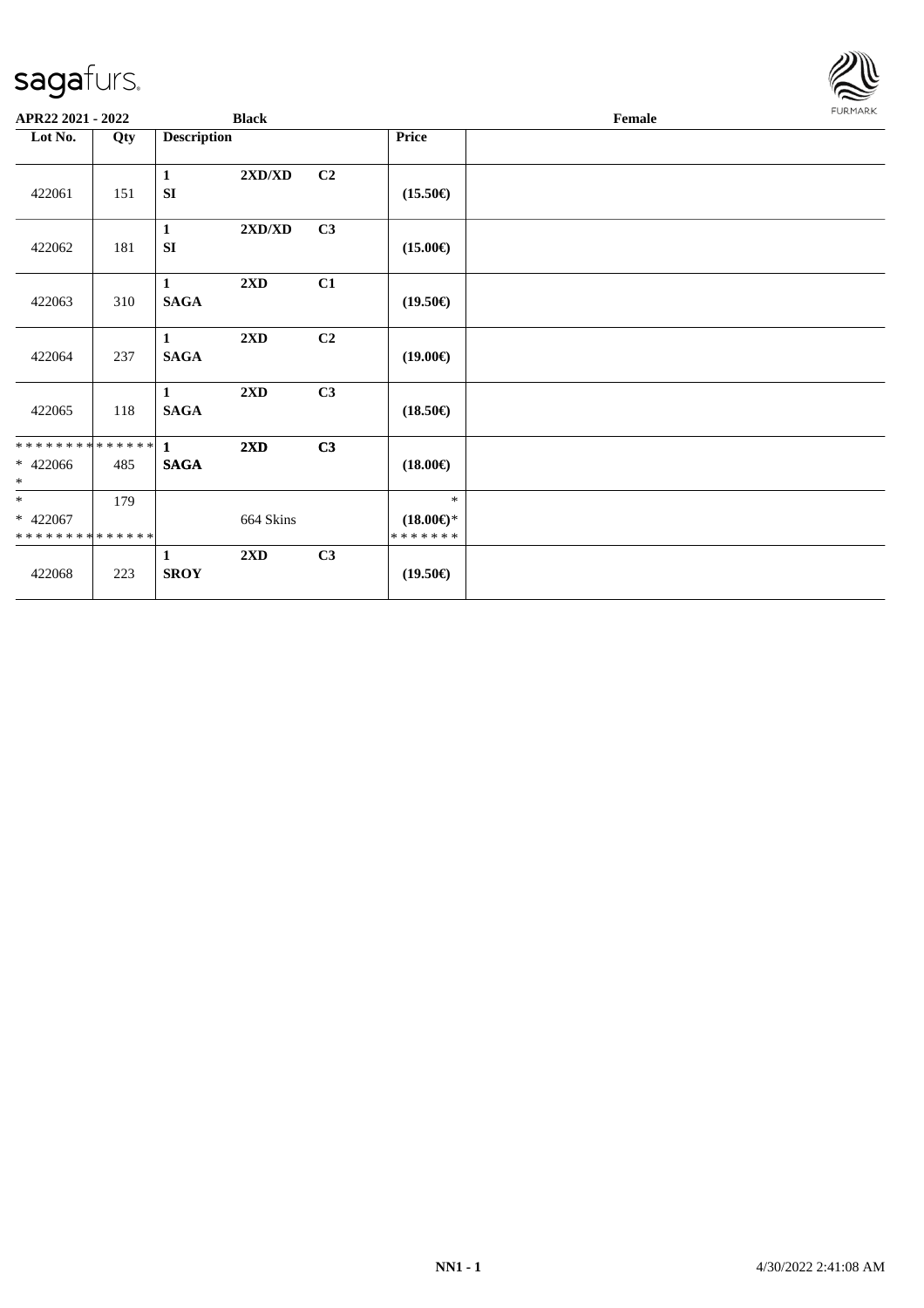

| APR22 2021 - 2022    |     |                               | <b>Black</b>            |                |                     | Female | FURMARK |
|----------------------|-----|-------------------------------|-------------------------|----------------|---------------------|--------|---------|
| Lot No.              | Qty | <b>Description</b>            |                         |                | <b>Price</b>        |        |         |
| ************** 2     |     |                               | $2\mathbf{X}\mathbf{D}$ | C1             |                     |        |         |
| $* 422121$<br>$\ast$ | 505 | <b>SAGA</b>                   |                         |                | $(14.50\epsilon)$   |        |         |
| $\ast$               | 229 |                               |                         |                | $\ast$              |        |         |
| $* 422122$           |     |                               | 734 Skins               |                | $(14.50\epsilon)$ * |        |         |
| **************       |     |                               |                         |                | * * * * * * *       |        |         |
| 422123               | 447 | $\overline{2}$<br><b>SAGA</b> | $2\mathbf{X}\mathbf{D}$ | C <sub>2</sub> | $(14.00\epsilon)$   |        |         |
| 422124               | 134 | $\overline{2}$<br><b>SROY</b> | 2XD                     | C1/C2          | $(15.00\epsilon)$   |        |         |
| 422125               | 122 | $\mathbf{2}$<br><b>SROY</b>   | <b>XD</b>               | C <sub>2</sub> | $(14.00\epsilon)$   |        |         |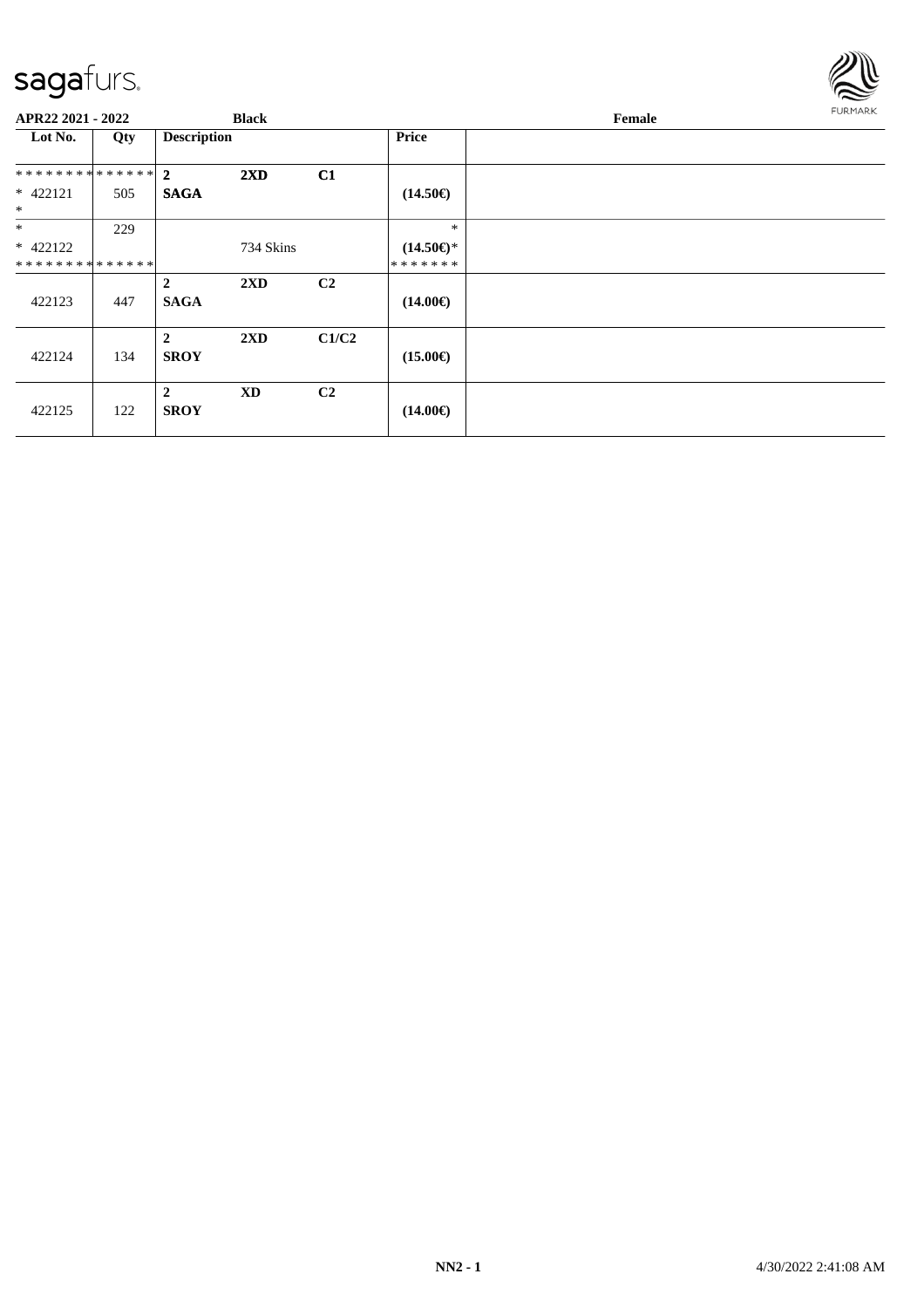

| APR22 2021 - 2022 |     |                    | <b>Black Velvet</b>          |                |                   | <b>FURMARK</b><br>Female |  |  |
|-------------------|-----|--------------------|------------------------------|----------------|-------------------|--------------------------|--|--|
| Lot No.           | Qty | <b>Description</b> |                              |                | <b>Price</b>      |                          |  |  |
| 422181            | 114 | <b>SI</b>          | <b>Black</b><br><b>VELV1</b> | C1             | $(17.00\epsilon)$ |                          |  |  |
| 422182            | 304 | 1<br><b>SI</b>     | <b>Black</b><br><b>VELV1</b> | C <sub>2</sub> | $(16.50\epsilon)$ |                          |  |  |
| 422183            | 105 | <b>SAGA</b>        | <b>Black</b><br><b>VELV2</b> | C1             | $(21.50\epsilon)$ |                          |  |  |